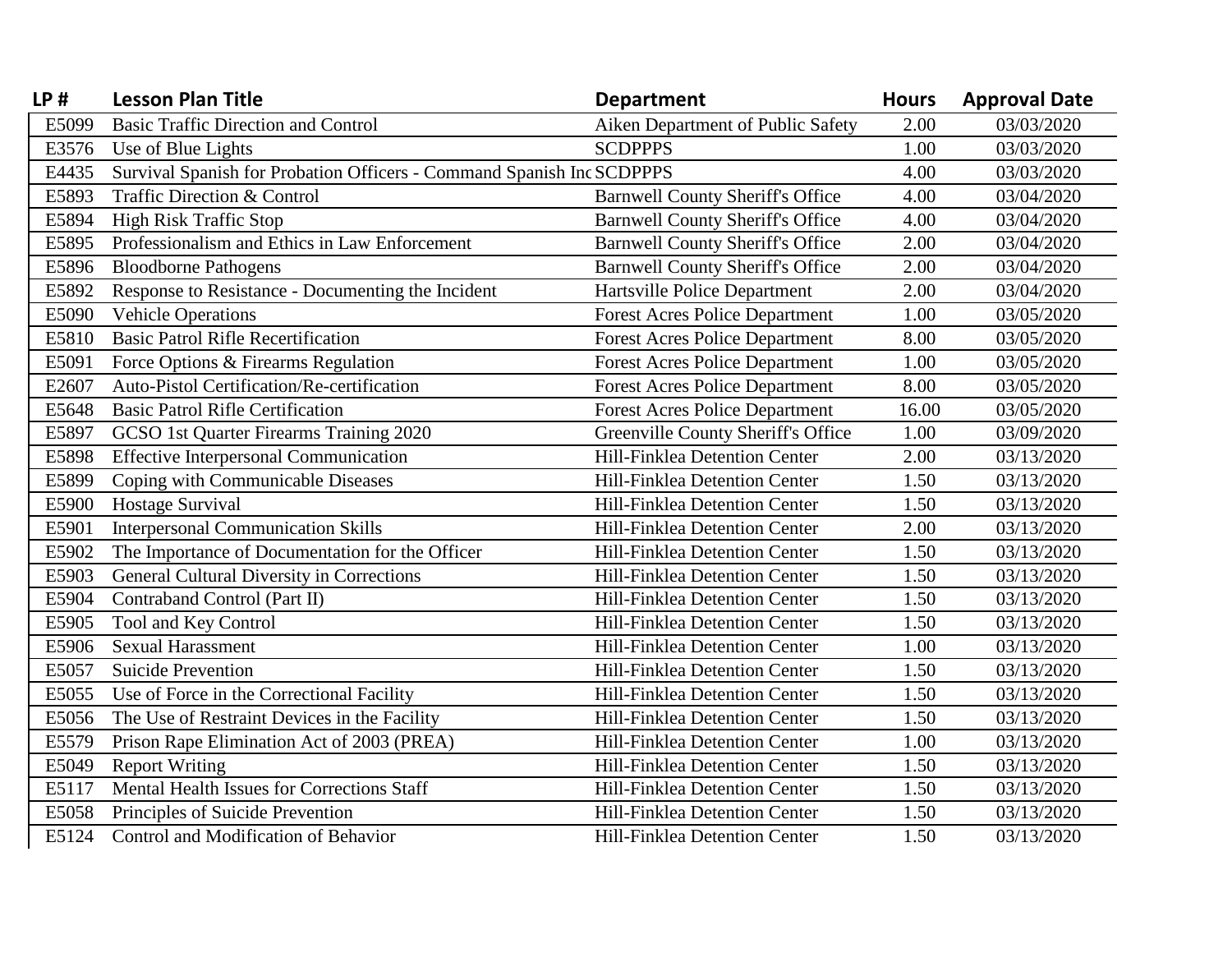| E5059 | Know Your Inmates: Preventing Suicides in Jails and Police Loc Hill-Finklea Detention Center |                               | 1.00  | 03/13/2020 |
|-------|----------------------------------------------------------------------------------------------|-------------------------------|-------|------------|
| E5128 | Principles of Housing Unit Management                                                        | Hill-Finklea Detention Center | 1.50  | 03/13/2020 |
| E5578 | <b>Ethics and Professionalism</b>                                                            | Hill-Finklea Detention Center | 1.50  | 03/13/2020 |
| E5053 | Fire Safety in the Lockup                                                                    | Hill-Finklea Detention Center | 1.50  | 03/13/2020 |
| E5112 | <b>High-Risk Transport</b>                                                                   | Hill-Finklea Detention Center | 1.50  | 03/13/2020 |
| E5054 | <b>Inmate Discipline</b>                                                                     | Hill-Finklea Detention Center | 1.50  | 03/13/2020 |
| E5114 | <b>Inmates' Rights and Responsibilities</b>                                                  | Hill-Finklea Detention Center | 1.50  | 03/13/2020 |
| E5052 | <b>Housing Officer Safety</b>                                                                | Hill-Finklea Detention Center | 1.50  | 03/13/2020 |
| E5110 | Liability Issues for Corrections Part I                                                      | Hill-Finklea Detention Center | 1.50  | 03/13/2020 |
| E5577 | Liability for Corrections Part II                                                            | Hill-Finklea Detention Center | 1.50  | 03/13/2020 |
| E5115 | Maintaining a Professional Demeanor in the Workplace                                         | Hill-Finklea Detention Center | 1.50  | 03/13/2020 |
| E5118 | <b>Observing Universal Precautions</b>                                                       | Hill-Finklea Detention Center | 1.50  | 03/13/2020 |
| E5129 | <b>Sexual Misconduct Awareness</b>                                                           | Hill-Finklea Detention Center | 1.50  | 03/13/2020 |
| E5130 | <b>Staff Communications / Relations</b>                                                      | Hill-Finklea Detention Center | 1.50  | 03/13/2020 |
| E5127 | The Intake Process                                                                           | Hill-Finklea Detention Center | 1.50  | 03/13/2020 |
| E5119 | <b>Back to Basics</b>                                                                        | Hill-Finklea Detention Center | 1.50  | 03/13/2020 |
| E5120 | Being Aware of the Con Game                                                                  | Hill-Finklea Detention Center | 1.50  | 03/13/2020 |
| E5121 | <b>Cell Searches</b>                                                                         | Hill-Finklea Detention Center | 1.50  | 03/13/2020 |
| E5122 | <b>Classification of Inmates</b>                                                             | Hill-Finklea Detention Center | 1.50  | 03/13/2020 |
| E5123 | <b>Clothed Body Searches</b>                                                                 | Hill-Finklea Detention Center | 1.50  | 03/13/2020 |
| E5134 | Common Problems Faced by the Line Officer                                                    | Hill-Finklea Detention Center | 1.50  | 03/13/2020 |
| E5133 | <b>Conflict Resolution</b>                                                                   | Hill-Finklea Detention Center | 1.50  | 03/13/2020 |
| E5125 | Contraband Control (Part I)                                                                  | Hill-Finklea Detention Center | 1.50  | 03/13/2020 |
| E5109 | <b>Enforcing the Inmate Disciplinary Process</b>                                             | Hill-Finklea Detention Center | 1.50  | 03/13/2020 |
| E5576 | <b>Employee Conduct and Responsibilities</b>                                                 | Hill-Finklea Detention Center | 1.50  | 03/13/2020 |
| E4400 | .223 Caliber Rifle / Tactical Carbine                                                        | North Augusta Public Safety   | 10.00 | 03/16/2020 |
| E4277 | <b>Auto Pistol Requalification</b>                                                           | North Augusta Public Safety   | 4.00  | 03/16/2020 |
| E5907 | OC Recertification                                                                           | <b>SLED</b>                   | 1.00  | 03/16/2020 |
| E5908 | <b>Glock Maintenance</b>                                                                     | <b>SLED</b>                   | 1.00  | 03/16/2020 |
| E5909 | 2019-2020 Low Light Training and Qualification                                               | <b>SLED</b>                   | 3.00  | 03/16/2020 |
| E5910 | Spring Glock 2020                                                                            | <b>SLED</b>                   | 3.00  | 03/16/2020 |
| E5911 | Spring Rifle 2020                                                                            | <b>SLED</b>                   | 3.00  | 03/16/2020 |
| E5912 | Defensive Tactics / Unarmed Combatives                                                       | <b>SLED</b>                   | 3.00  | 03/16/2020 |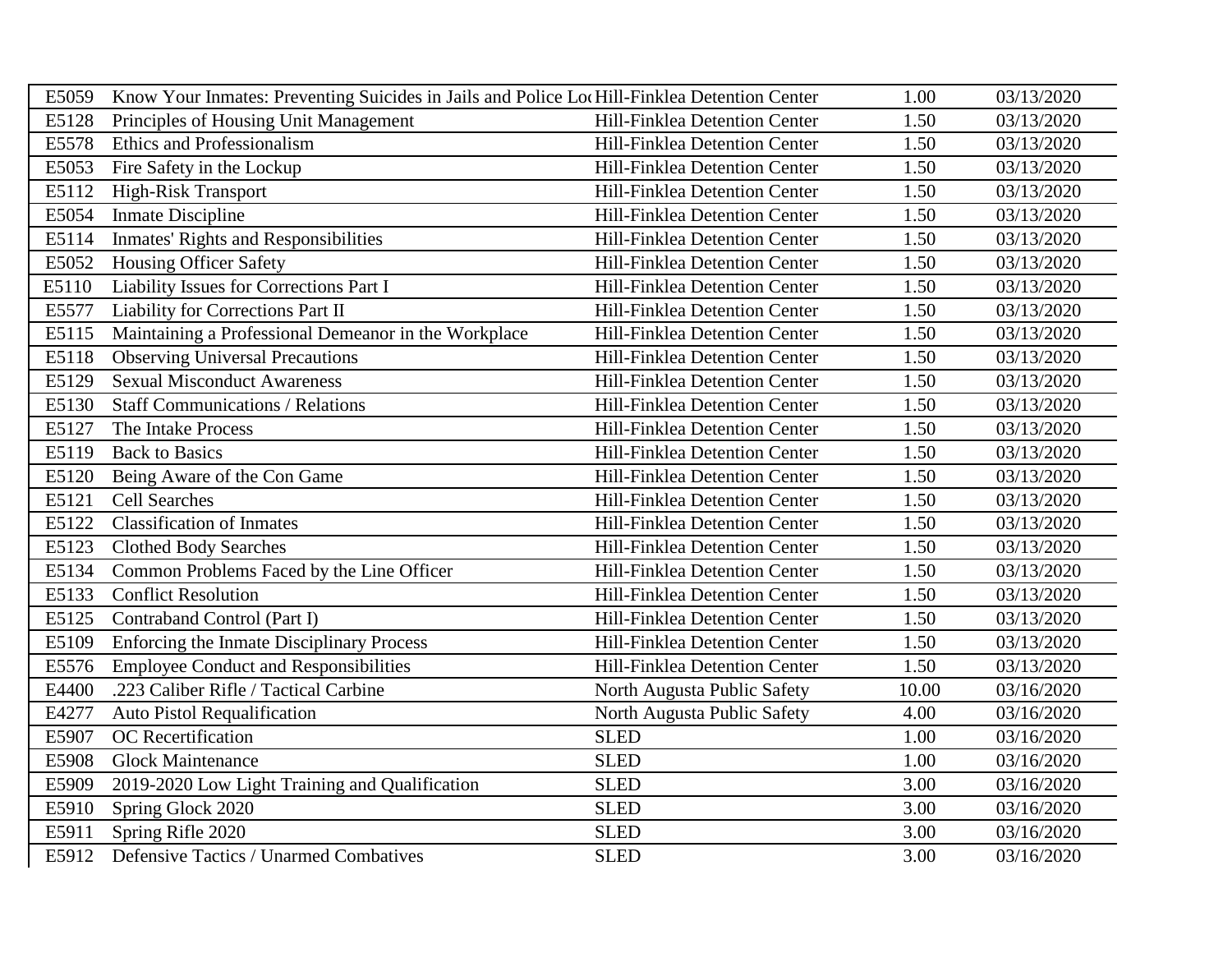| E5522 | <b>ECSO Patrol Rifle Training and Qualification</b> | <b>Edgefield County Sheriff's Office</b>    | 8.00  | 03/17/2020 |
|-------|-----------------------------------------------------|---------------------------------------------|-------|------------|
| E5524 | <b>ECSO Shotgun Training and Qualification</b>      | <b>Edgefield County Sheriff's Office</b>    | 4.00  | 03/17/2020 |
| E5523 | <b>ECSO Pistol Training and Qualification</b>       | <b>Edgefield County Sheriff's Office</b>    | 4.00  | 03/17/2020 |
| E5645 | Off Duty Survival                                   | <b>Edgefield County Sheriff's Office</b>    | 4.00  | 03/17/2020 |
| E2681 | <b>Basic Patrol Rifle</b>                           | <b>Spartanburg County Sheriff's Office</b>  | 24.00 | 03/17/2020 |
| E5913 | Use of Force (policy review)                        | Greenville-Spartanburg International /      | 1.00  | 03/18/2020 |
| E5914 | <b>Emergency Vehicle Response Operations</b>        | <b>Chesterfield County Sheriff's Office</b> | 2.00  | 03/19/2020 |
| E5915 | <b>Defensive Tactics</b>                            | <b>Horry County Police Department</b>       | 8.00  | 03/19/2020 |
| E5916 | <b>Basic Patrol Rifle</b>                           | <b>Horry County Police Department</b>       | 40.00 | 03/19/2020 |
| E5917 | <b>Firearms Training</b>                            | <b>Horry County Police Department</b>       | 4.00  | 03/19/2020 |
| E5918 | <b>Active Shooter Response</b>                      | <b>Horry County Police Department</b>       | 8.00  | 03/19/2020 |
| E5919 | <b>Ground Defense</b>                               | Horry County Police Department              | 8.00  | 03/19/2020 |
| E5920 | <b>EVO</b> Training                                 | Horry County Police Department              | 4.00  | 03/19/2020 |
| E4597 | Secondary / Off-Duty Firearms Qualification         | <b>Forest Acres Police Department</b>       | 4.00  | 03/23/2020 |
| E5607 | <b>Task-Specific Combative Training</b>             | <b>Forest Acres Police Department</b>       | 4.00  | 03/23/2020 |
| E5921 | Glock Model 45 Transition                           | Greenville-Spartanburg International /      | 2.00  | 03/23/2020 |
| E4945 | Patrol Rifle                                        | Georgetown County Sheriff's Office          | 8.00  | 03/26/2020 |
| E5923 | Off-Duty Concealed Carry and Backup Weapons         | <b>Greenville Police Department</b>         | 8.00  | 03/26/2020 |
| E5922 | Sovereign Citizen Traffic Stops                     | Hartsville Police Department                | 2.00  | 03/26/2020 |
| E5605 | Firearms Safety and Storage at Home                 | Dorchester County Sheriff's Office          | 1.00  | 04/02/2020 |
| E5924 | First Amendment Auditors and Social Media           | Hartsville Police Department                | 2.00  | 04/02/2020 |
| E5925 | Detention Legal Part 1                              | Lexington County Sheriff's Departmen        | 1.00  | 04/03/2020 |
| E5926 | Detention Legal Part 2                              | Lexington County Sheriff's Departmen        | 1.00  | 04/03/2020 |
| E5606 | Use of Force review                                 | Dorchester County Sheriff's Office          | 1.00  | 04/07/2020 |
| E5927 | <b>Officer Safety</b>                               | Columbia Metropolitan Airport Depar         | 4.00  | 04/15/2020 |
| E5551 | Crowd Management/Mobile Field Force                 | <b>Lancaster County Sheriff's Office</b>    | 24.00 | 04/20/2020 |
| E5928 | Driver's Training Practical In-Service              | <b>Lancaster County Sheriff's Office</b>    | 1.00  | 04/20/2020 |
| E4609 | Portable Fire Extinguishers                         | <b>Lancaster County Sheriff's Office</b>    | 4.00  | 04/20/2020 |
| E5590 | <b>Emergency Vehicle Operations (2020)</b>          | Dorchester County Sheriff's Office          | 2.00  | 04/22/2020 |
| E4323 | Patrol Rifle (Basic)                                | Greenville County Sheriff's Office          | 16.00 | 04/22/2020 |
| E5929 | Oleoresin Capsicum                                  | Greenville County Sheriff's Office          | 4.00  | 04/22/2020 |
| E3867 | Response to Resistance / Aggression (RTA)           | Greenville County Sheriff's Office          | 4.00  | 04/22/2020 |
| E4166 | <b>ASP</b> Tactical Straight Baton                  | Greenville County Sheriff's Office          | 4.00  | 04/22/2020 |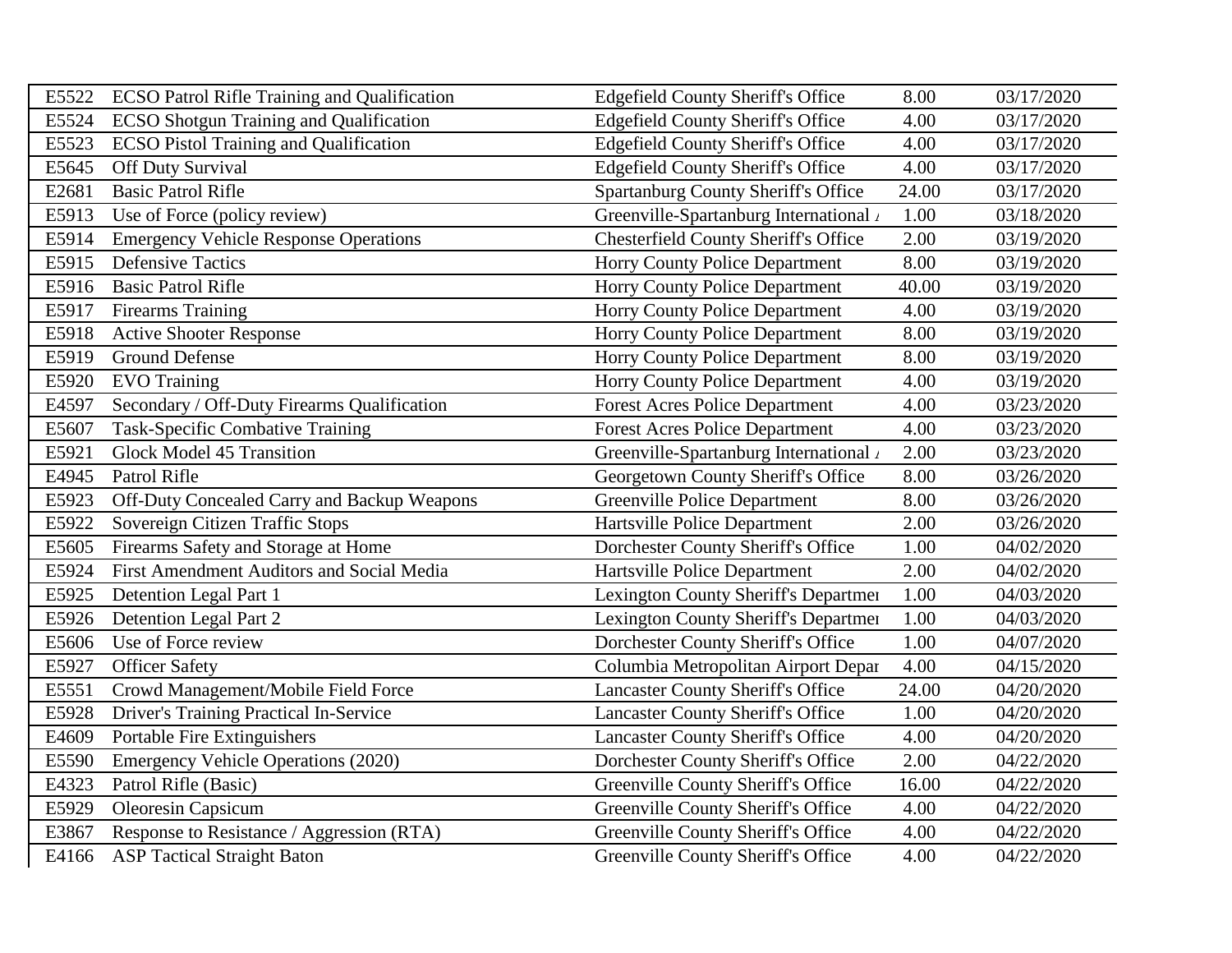| E2222 | Hobble Restraint Using the T.A.R.P Position   | Aiken Department of Public Safety         | 1.00  | 04/23/2020 |
|-------|-----------------------------------------------|-------------------------------------------|-------|------------|
| E2223 | <b>Pressure Point Control Tactics</b>         | Aiken Department of Public Safety         | 2.00  | 04/23/2020 |
| E2226 | Impact Weapon / Collapsible Baton             | Aiken Department of Public Safety         | 4.00  | 04/23/2020 |
| E2228 | <b>Defensive Counterstrikes</b>               | Aiken Department of Public Safety         | 2.00  | 04/23/2020 |
| E2229 | Spontaneous Knife Defense                     | Aiken Department of Public Safety         | 4.00  | 04/23/2020 |
| E2233 | <b>Control Principles</b>                     | Aiken Department of Public Safety         | 2.00  | 04/23/2020 |
| E4422 | Weapon Retention and Disarming                | Aiken Department of Public Safety         | 2.00  | 04/23/2020 |
| E4423 | <b>Tactical Handcuffing</b>                   | Aiken Department of Public Safety         | 2.00  | 04/23/2020 |
| E4424 | <b>Escort Position Control</b>                | Aiken Department of Public Safety         | 2.00  | 04/23/2020 |
| E5930 | <b>NCIC</b> Intake                            | <b>Lancaster County Detention Center</b>  | 1.00  | 04/23/2020 |
| E5931 | <b>Basic Patrol Rifle</b>                     | <b>Greer Police Department</b>            | 16.00 | 04/27/2020 |
| E5932 | <b>Oleoresin Capsicum</b>                     | Irmo Police Department                    | 4.00  | 04/29/2020 |
| E5933 | Introduction to Commercial Driver's License   | South Carolina State Transport Police     | 8.00  | 05/07/2020 |
| E4779 | Basic Size and Weight Enforcement             | South Carolina State Transport Police     | 32.00 | 05/07/2020 |
| E5934 | <b>Introduction to Patrol Rifle</b>           | <b>Belton Police Department</b>           | 24.00 | 05/08/2020 |
| E5643 | Ford Police Interceptor Familiarization       | Aiken Department of Public Safety         | 1.00  | 05/11/2020 |
| E3177 | <b>ADPS</b> Precision Driving                 | Aiken Department of Public Safety         | 4.00  | 05/11/2020 |
| E5148 | <b>Chevrolet Tahoe PPV Familiarization</b>    | Aiken Department of Public Safety         | 1.00  | 05/11/2020 |
| E5935 | <b>Ground Defense</b>                         | <b>Greer Police Department</b>            | 4.00  | 05/11/2020 |
| E4946 | Law Enforcement Tactics / Thinking Tactically | Georgetown County Sheriff's Office        | 2.00  | 05/19/2020 |
| E5936 | Defensive Tactics In Service 2019-2020        | <b>Greenville County Sheriff's Office</b> | 4.00  | 05/19/2020 |
| E4356 | Off Duty Survival                             | <b>Lancaster County Sheriff's Office</b>  | 4.00  | 05/21/2020 |
| E5937 | Advanced Building Clearing (Tier 2)           | Greenville-Spartanburg International      | 4.00  | 05/29/2020 |
| E5938 | <b>Basic Patrol Rifle</b>                     | Greenville-Spartanburg International      | 8.00  | 05/29/2020 |
| E5264 | <b>Emergency Vehicle Operation</b>            | <b>Barnwell County Sheriff's Office</b>   | 5.00  | 06/01/2020 |
| E1602 | <b>EVO Policy</b>                             | <b>Barnwell County Sheriff's Office</b>   | 1.00  | 06/01/2020 |
| E5939 | Pepperball User Certification                 | Barnwell County Sheriff's Office - De     | 4.00  | 06/01/2020 |
| E5940 | Fire Safety in the Jail                       | <b>Lancaster County Detention Center</b>  | 3.00  | 06/01/2020 |
| E4607 | <b>SCHP Basic/Courtroom Procedures</b>        | South Carolina Department of Public       | 8.00  | 06/04/2020 |
| E5941 | <b>Pursuit Policy Review and Discussion</b>   | South Carolina Department of Public       | 2.00  | 06/04/2020 |
| E5942 | <b>DOT</b> Incident Response                  | South Carolina Department of Public       | 4.00  | 06/04/2020 |
| E5943 | <b>TASER Annual CEW User Update</b>           | South Carolina Department of Public       | 1.00  | 06/04/2020 |
| E5944 | <b>Supervisory Skills Development</b>         | Aiken Department of Public Safety         | 16.00 | 06/08/2020 |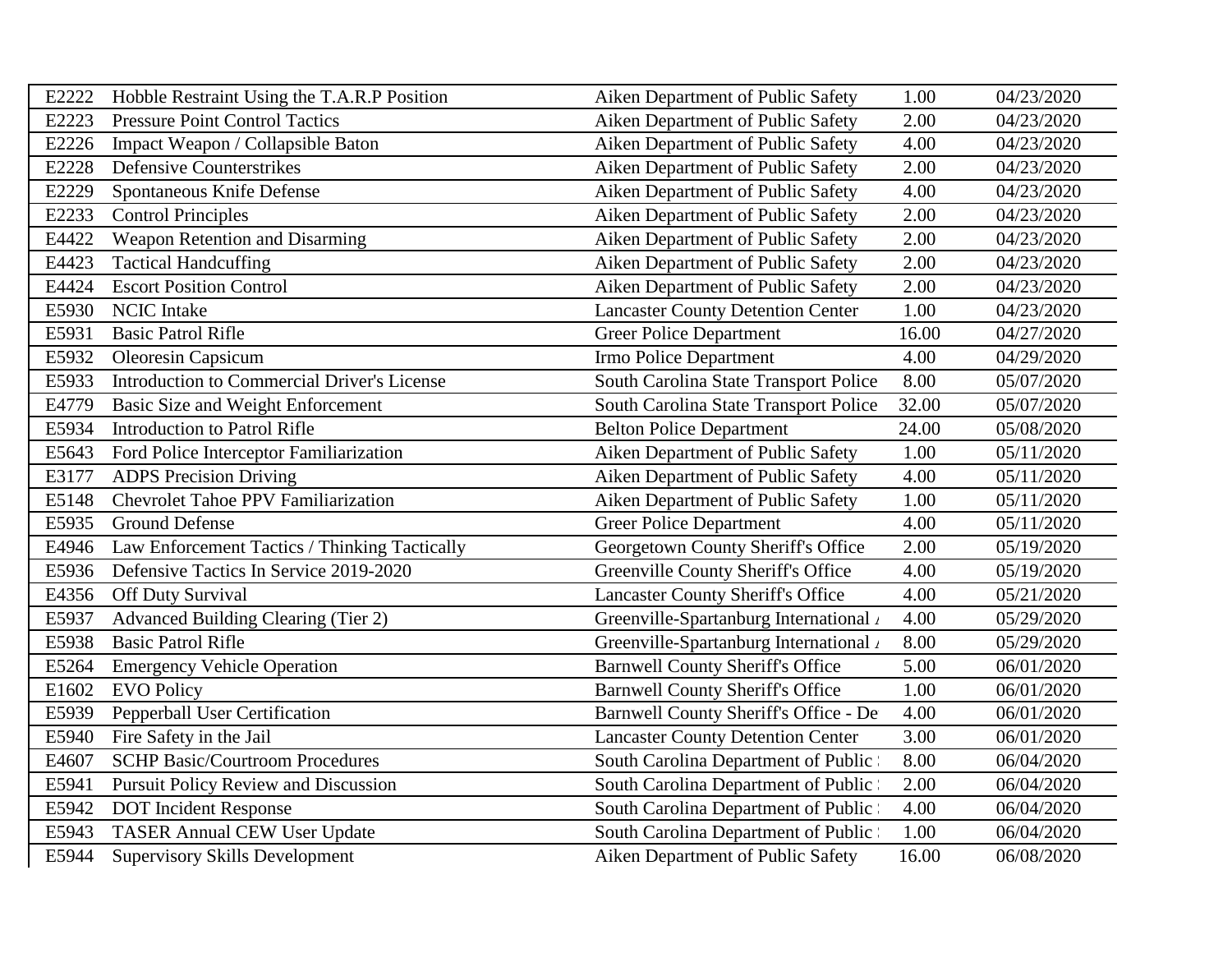| E5946 | <b>Practical Firearms</b>                                                             | <b>Lexington Police Department</b>          | 8.00  | 06/12/2020 |
|-------|---------------------------------------------------------------------------------------|---------------------------------------------|-------|------------|
| E5947 | Supervision Through Respect, Integrity, Professionalism, Excel North Myrtle Beach DPS |                                             | 24.00 | 06/18/2020 |
| E5432 | <b>Less Lethal Impact Munitions</b>                                                   | Aiken Department of Public Safety           | 8.00  | 06/19/2020 |
| E5431 | <b>Distraction Devices</b>                                                            | Aiken Department of Public Safety           | 8.00  | 06/19/2020 |
| E5948 | <b>Firearms Qualification</b>                                                         | Barnwell County Sheriff's Office - De       | 8.00  | 06/19/2020 |
| E5949 | Verbal De-Escalation                                                                  | <b>Goose Creek Police Department</b>        | 2.00  | 06/19/2020 |
| E5211 | Prejudice and Personality                                                             | <b>Lexington County Sheriff's Departmen</b> | 3.00  | 06/19/2020 |
| E5196 | Mental Illness and Medical Issues                                                     | Lexington County Sheriff's Departmen        | 4.00  | 06/19/2020 |
| E4624 | Firearms - Patrol Rifle                                                               | Lexington County Sheriff's Departmen        | 8.00  | 06/19/2020 |
| E1835 | <b>Pressure Points</b>                                                                | Lexington County Sheriff's Departmen        | 2.00  | 06/19/2020 |
| E3117 | <b>Defensive Tactics Instructor</b>                                                   | Lexington County Sheriff's Departmen        | 40.00 | 06/19/2020 |
| E1833 | <b>RIPP Restraint Devices</b>                                                         | Lexington County Sheriff's Departmen        | 2.00  | 06/19/2020 |
| E4985 | <b>Basic Police Bicycle Operations</b>                                                | Lexington County Sheriff's Departmen        | 16.00 | 06/19/2020 |
| E5427 | <b>Tire Deflation Devices</b>                                                         | Lexington County Sheriff's Departmen        | 6.00  | 06/19/2020 |
| E2661 | <b>Tactical Building Cleaning Procedures</b>                                          | Lexington County Sheriff's Departmen        | 8.00  | 06/19/2020 |
| E3129 | Shoulder Pin Restraint                                                                | Lexington County Sheriff's Departmen        | 2.00  | 06/19/2020 |
| E4140 | Professionalism and Ethics in Law Enforcement                                         | Lexington County Sheriff's Departmen        | 1.00  | 06/19/2020 |
| E3031 | Joint Locks/Takedowns                                                                 | Lexington County Sheriff's Departmen        | 6.00  | 06/19/2020 |
| E2509 | <b>Specialty Impact Munitions</b>                                                     | Lexington County Sheriff's Departmen        | 4.00  | 06/19/2020 |
| E4348 | Firearms - Glock Firearms Orientation and Qualification                               | Lexington County Sheriff's Departmen        | 4.00  | 06/19/2020 |
| E1832 | Use of Force                                                                          | Lexington County Sheriff's Departmen        | 2.00  | 06/19/2020 |
| E3637 | Sexual Harassment                                                                     | Lexington County Sheriff's Departmen        | 1.00  | 06/19/2020 |
| E3054 | <b>Defensive Counterstrikes</b>                                                       | Lexington County Sheriff's Departmen        | 4.00  | 06/19/2020 |
| E5656 | <b>Domestic Violence</b>                                                              | Lexington County Sheriff's Departmen        | 14.00 | 06/19/2020 |
| E5428 | <b>Tactical Handcuffing</b>                                                           | Lexington County Sheriff's Departmen        | 2.00  | 06/19/2020 |
| E2000 | Spontaneous Knife Defense                                                             | Lexington County Sheriff's Departmen        | 4.00  | 06/19/2020 |
| E1382 | Collapsible Straight Baton                                                            | Lexington County Sheriff's Departmen        | 8.00  | 06/19/2020 |
| E2740 | Weapon Retention and Disarming                                                        | Lexington County Sheriff's Departmen        | 4.00  | 06/19/2020 |
| E1838 | <b>Officer Survival</b>                                                               | Lexington County Sheriff's Departmen        | 2.00  | 06/19/2020 |
| E5098 | <b>Bloodborne Pathogens</b>                                                           | Lexington County Sheriff's Departmen        | 1.00  | 06/19/2020 |
| E3196 | Domestic Preparedness and Personal Protective Equipment                               | <b>Lexington County Sheriff's Departmen</b> | 4.00  | 06/19/2020 |
| E1837 | <b>Ground Defense</b>                                                                 | Lexington County Sheriff's Departmen        | 8.00  | 06/19/2020 |
| E5665 | <b>Emergency Vehicle Operations</b>                                                   | <b>Lexington County Sheriff's Departmen</b> | 2.00  | 06/19/2020 |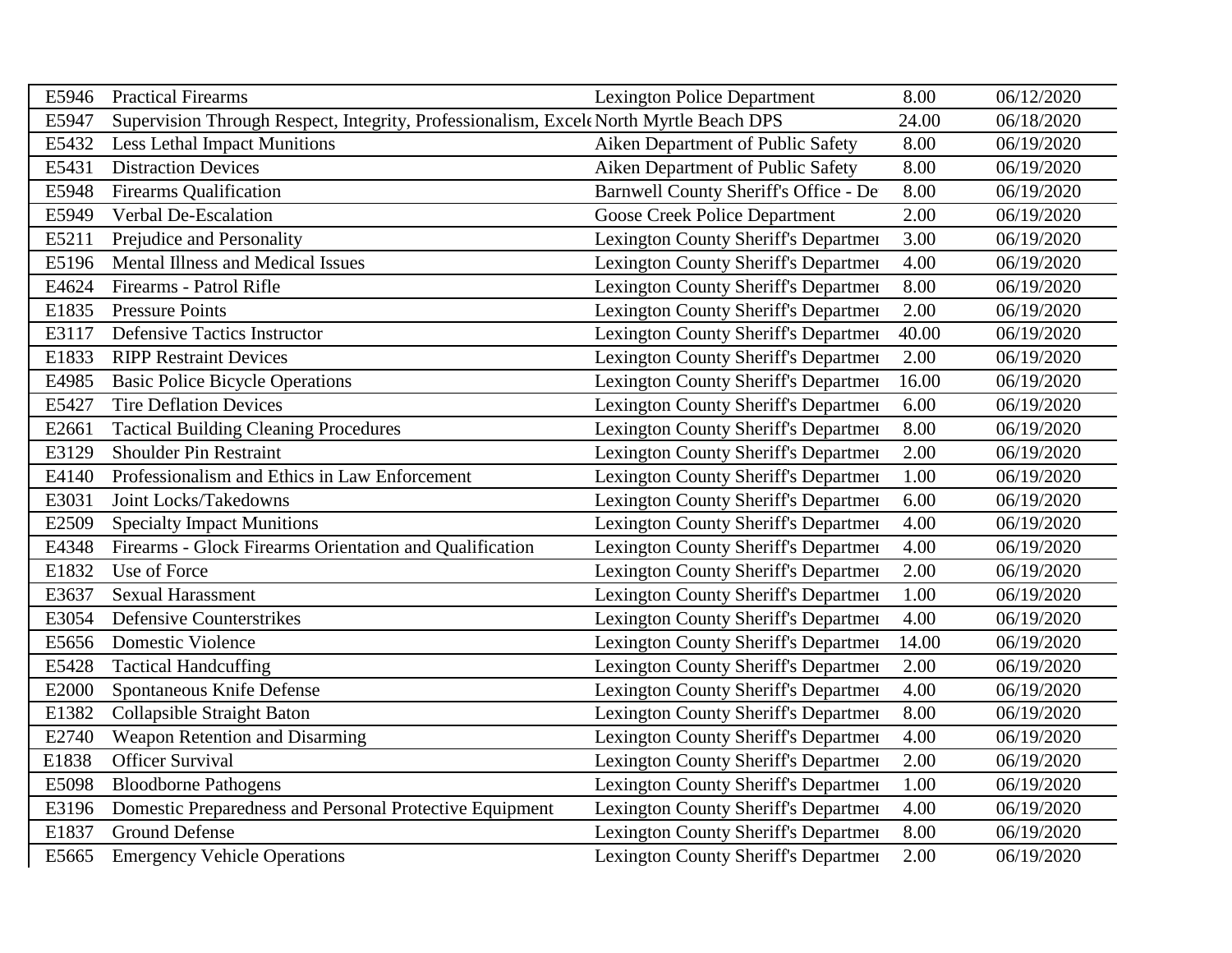| E2660        | <b>Vehicle Tactics</b>                              | Lexington County Sheriff's Departmen    | 4.00 | 06/19/2020 |
|--------------|-----------------------------------------------------|-----------------------------------------|------|------------|
| E1834        | <b>Sudden In-Custody Deaths</b>                     | Lexington County Sheriff's Departmen    | 1.00 | 06/19/2020 |
| E5950        | Active Shooter / Threat Response                    | <b>Forest Acres Police Department</b>   | 8.00 | 06/25/2020 |
| E5951        | <b>Bias Based Profiling</b>                         | <b>Summerville Police Department</b>    | 1.00 | 06/25/2020 |
| E5952        | <b>Sexual Harassment Prevention</b>                 | <b>Summerville Police Department</b>    | 1.00 | 06/25/2020 |
| E5954        | Becoming an "Extra" Intake Officer                  | <b>Beaufort County Detention Center</b> | 2.00 | 06/30/2020 |
| E5953        | <b>Emergency Vehicle Operations</b>                 | Columbia Metropolitan Airport Depar     | 3.00 | 06/30/2020 |
| E5955        | <b>Mail Distribution</b>                            | <b>York County Detention Center</b>     | 1.00 | 07/08/2020 |
| E5956        | <b>Staff/Inmate Communication</b>                   | <b>York County Detention Center</b>     | 1.00 | 07/08/2020 |
| E5957        | Housing Unit Sanitation                             | <b>York County Detention Center</b>     | 1.00 | 07/08/2020 |
| E5958        | <b>Escorting Inmates</b>                            | <b>York County Detention Center</b>     | 1.00 | 07/08/2020 |
| E5959        | Ethics and Professionalism                          | <b>York County Detention Center</b>     | 1.00 | 07/08/2020 |
| E5663        | <b>Basic Gang Overview and Recognition Class</b>    | <b>Clemson Police Department</b>        | 2.00 | 07/09/2020 |
| E5168        | Proper Handling of the Mentally Ill                 | <b>Clemson Police Department</b>        | 2.00 | 07/09/2020 |
| E5106        | <b>Bias-Based Profiling</b>                         | <b>Clemson Police Department</b>        | 2.00 | 07/09/2020 |
| E5204        | <b>Accreditation Familiarization</b>                | <b>Clemson Police Department</b>        | 1.00 | 07/09/2020 |
| E5172        | <b>Firearms In-Service</b>                          | <b>Clemson Police Department</b>        | 4.00 | 07/09/2020 |
| E5169        | <b>Ethics and Conduct</b>                           | <b>Clemson Police Department</b>        | 1.00 | 07/09/2020 |
| E4455        | <b>Oleroresin Capsicum Certification</b>            | <b>Newberry Police Department</b>       | 8.00 | 07/10/2020 |
| E4456        | <b>Oleroresin Capsicum Recertification</b>          | Newberry Police Department              | 4.00 | 07/10/2020 |
| E4033        | <b>Handgun Qualification</b>                        | <b>Newberry Police Department</b>       | 4.00 | 07/10/2020 |
| E4030        | <b>Firearms Stress Course</b>                       | <b>Newberry Police Department</b>       | 4.00 | 07/10/2020 |
| E4777        | Response to Active Threat/Shooter                   | Newberry Police Department              | 4.00 | 07/10/2020 |
| E4031        | <b>Tactical Handgun</b>                             | <b>Newberry Police Department</b>       | 4.00 | 07/10/2020 |
| E4032        | <b>Shotgun Qualification</b>                        | <b>Newberry Police Department</b>       | 4.00 | 07/10/2020 |
| E5447        | Mental Health Crisis Intervention                   | Newberry Police Department              | 6.00 | 07/10/2020 |
| E5443        | ASP Expandable Baton Certification                  | <b>Newberry Police Department</b>       | 8.00 | 07/10/2020 |
| <b>I0173</b> | <b>BLE Defensive Tactics Lesson Plan (ACADIS)</b>   | <b>Newberry Police Department</b>       | 6.00 | 07/10/2020 |
| E4454        | Precision Driving and Controlled Braking            | <b>Newberry Police Department</b>       | 4.00 | 07/10/2020 |
| E4453        | <b>Motor Vehicle Pursuits</b>                       | <b>Newberry Police Department</b>       | 2.00 | 07/10/2020 |
| E5960        | <b>Inmate Discipline</b>                            | <b>York County Detention Center</b>     | 1.00 | 07/13/2020 |
| E5961        | <b>Emergency Restraint Chair</b>                    | <b>York County Detention Center</b>     | 1.00 | 07/13/2020 |
| E5681        | First Aid, CPR, & AED Certification/Recertification | <b>Forest Acres Police Department</b>   | 6.00 | 07/14/2020 |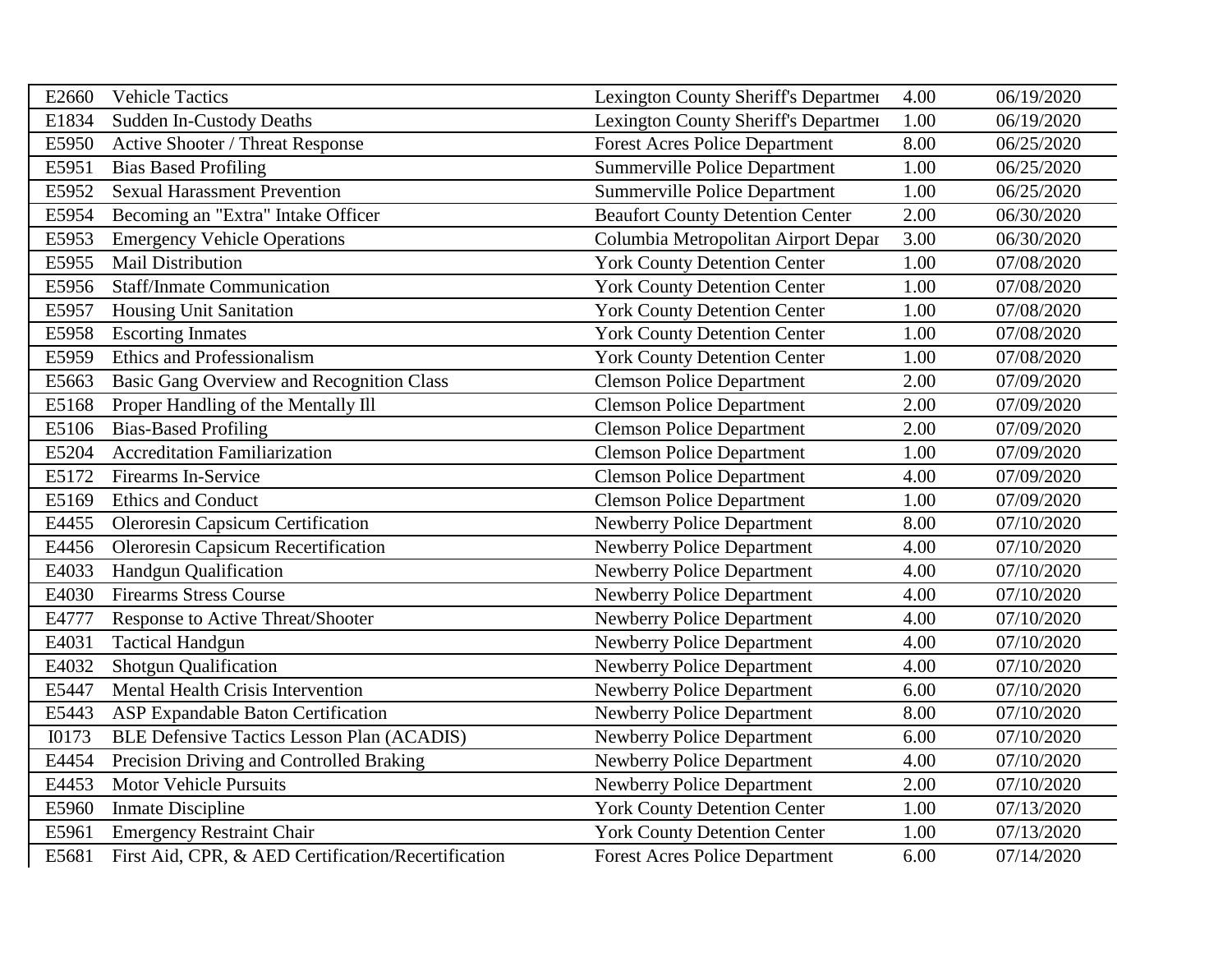| E5633 | <b>Casualty Response and Bleeding Control</b>                                                   | <b>Forest Acres Police Department</b>       | 3.00  | 07/14/2020 |
|-------|-------------------------------------------------------------------------------------------------|---------------------------------------------|-------|------------|
| E5563 | Departmental Updates (2019-2020)                                                                | Lexington County Sheriff's Departmen        | 1.00  | 07/23/2020 |
| E5962 | Mental Health                                                                                   | <b>Lexington County Sheriff's Departmen</b> | 1.00  | 07/23/2020 |
| E5963 | <b>Suicide Prevention</b>                                                                       | Lexington County Sheriff's Departmen        | 1.00  | 07/23/2020 |
| E2225 | Oleoresin Capsicum (OC) Spray                                                                   | Aiken Department of Public Safety           | 2.00  | 07/27/2020 |
| E5195 | <b>Stinger Spike System</b>                                                                     | Aiken Department of Public Safety           | 3.00  | 07/27/2020 |
| E5445 | <b>Introduction to Ballistic Shields</b>                                                        | Aiken Department of Public Safety           | 2.00  | 07/27/2020 |
| E4577 | <b>Clothed Body Searches</b>                                                                    | <b>Lancaster County Detention Center</b>    | 1.50  | 08/04/2020 |
| E5429 | Drugs in the Jail                                                                               | <b>Lancaster County Detention Center</b>    | 1.00  | 08/04/2020 |
| E5426 | <b>Infectious Diseases</b>                                                                      | <b>Lancaster County Detention Center</b>    | 1.50  | 08/04/2020 |
| E5424 | Prison Rape Elimination Act                                                                     | <b>Lancaster County Detention Center</b>    | 2.00  | 08/04/2020 |
| E5425 | <b>Report Writing</b>                                                                           | <b>Lancaster County Detention Center</b>    | 2.00  | 08/04/2020 |
| E5430 | <b>Suicide Prevention</b>                                                                       | <b>Lancaster County Detention Center</b>    | 2.00  | 08/04/2020 |
| E3359 | Ethics in Law Enforcement                                                                       | <b>Florence Police Department</b>           | 1.50  | 08/05/2020 |
| E5968 | <b>AOA</b> Vehicle Inspections                                                                  | Greenville-Spartanburg International /      | 1.00  | 08/06/2020 |
| E5963 | Review of SCDPS Policy 300.32 Biased Based Profiling                                            | South Carolina Department of Public         | 0.50  | 08/06/2020 |
| E5964 | Review of SCDPS Policies 400.12 Affirmative Action and 400. South Carolina Department of Public |                                             | 0.50  | 08/06/2020 |
| E5965 | Review of SCDPS Policy 100.12 Code of Conduct                                                   | South Carolina Department of Public         | 0.50  | 08/06/2020 |
| E5966 | Review of SCDPS Policy 300.02 Emergency Response/Vehicle South Carolina Department of Public    |                                             | 0.50  | 08/06/2020 |
| E5967 | <b>Bloodborne Pathogens Update</b>                                                              | South Carolina Department of Public         | 0.50  | 08/06/2020 |
| E5969 | Incident Command: A Simplified Understanding                                                    | Columbia Metropolitan Airport Depar         | 2.00  | 08/07/2020 |
| E5970 | Tactical Medical for Police Officer Self-Aid and Partner Aid                                    | <b>Florence Police Department</b>           | 4.00  | 08/07/2020 |
| E5152 | <b>Basic Patrol Rifle</b>                                                                       | <b>Florence Police Department</b>           | 8.00  | 08/07/2020 |
| E5107 | Homeland Security PPE Kit Training                                                              | <b>Florence Police Department</b>           | 4.00  | 08/07/2020 |
| E5671 | Police Interaction with Amateur Videographers                                                   | Hartsville Police Department                | 2.00  | 08/12/2020 |
| E5972 | <b>Patrol Rifle Qualification</b>                                                               | <b>Newberry Police Department</b>           | 8.00  | 08/14/2020 |
| E3586 | Patrol Rifle Training / Qualification                                                           | <b>Allendale County Sheriff's Office</b>    | 4.00  | 08/19/2020 |
| E3457 | Glock Semi-Auto Pistol Course                                                                   | <b>Allendale County Sheriff's Office</b>    | 2.00  | 08/19/2020 |
| E5973 | Firearms Instructor Advanced Training                                                           | South Carolina Department of Public         | 24.00 | 08/19/2020 |
| E5974 | First Aid, CPR, and AED Training                                                                | South Carolina Department of Public         | 6.00  | 08/19/2020 |
| E5975 | <b>Effective Communication and De-Escalation Strategies</b>                                     | Columbia Metropolitan Airport Depar         | 3.00  | 08/24/2020 |
| E5699 | Review of SCDPS Policy 300.22 Unusual Occurences                                                | South Carolina Department of Public         | 0.50  | 08/24/2020 |
| E5695 | Review of SCDPS Policy 300.01 Use of Body Armor                                                 | South Carolina Department of Public         | 0.50  | 08/24/2020 |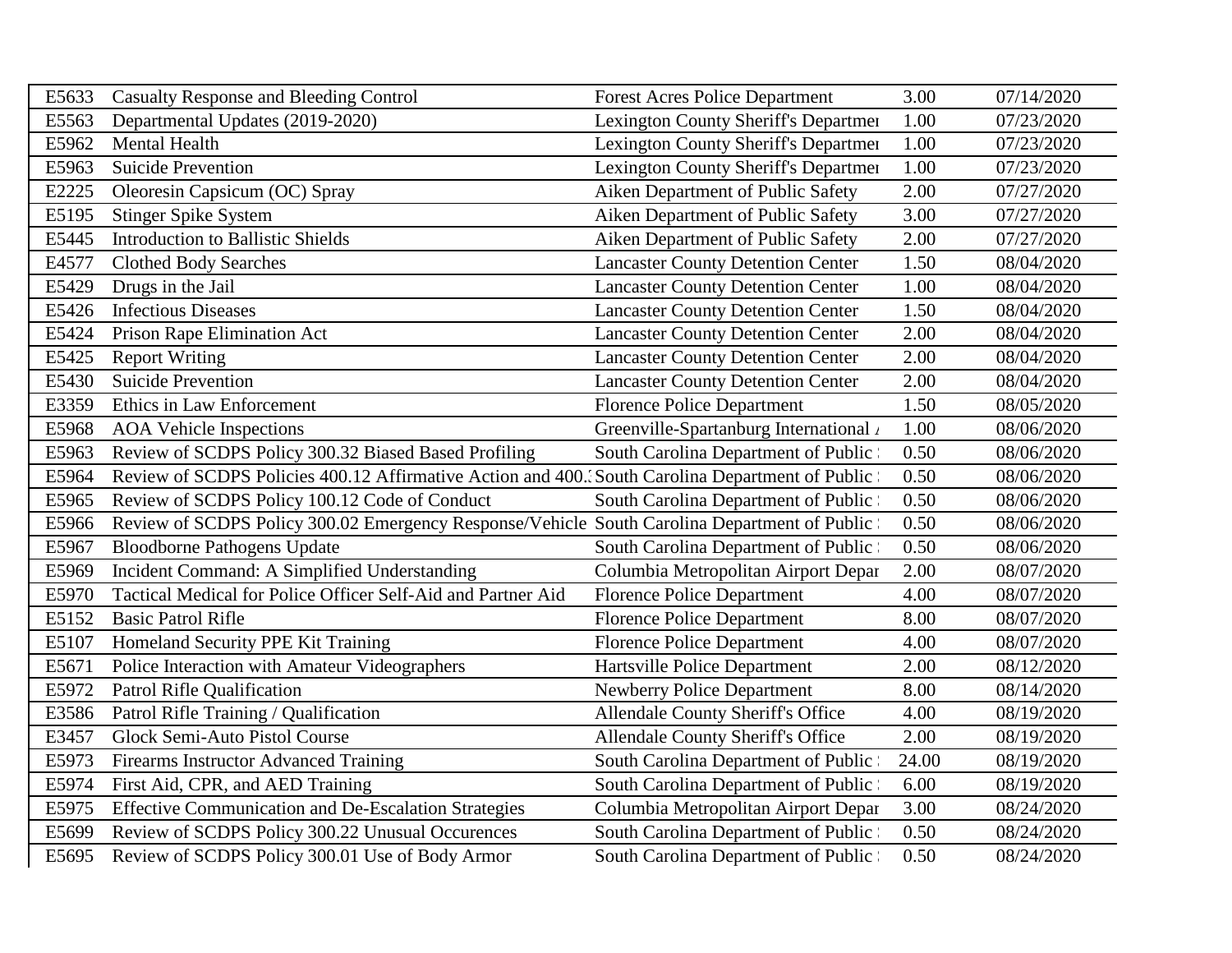| E5706  | Review of SCDPS Policy 300.48 Active Shooter Response                                           | South Carolina Department of Public         | 0.50  | 08/24/2020 |
|--------|-------------------------------------------------------------------------------------------------|---------------------------------------------|-------|------------|
| E5388  | Precision Immobilization Technique                                                              | South Carolina Department of Public         | 6.00  | 08/24/2020 |
| E0916  | 49 CFR Part 1542 (Airport Security)                                                             | <b>Charleston County Aviation Authority</b> | 2.00  | 08/28/2020 |
| E4215  | <b>Biased Based Profiling</b>                                                                   | <b>Charleston County Aviation Authority</b> | 1.00  | 08/28/2020 |
| RA1722 | Bloodborne Pathogens and Communicable Diseases Training fo Charleston County Aviation Authority |                                             | 2.00  | 08/28/2020 |
| E3588  | <b>Defensive Tactics</b>                                                                        | <b>Charleston County Aviation Authority</b> | 8.00  | 08/28/2020 |
|        | RA1737 Ethics in Law Enforcement                                                                | <b>Charleston County Aviation Authority</b> | 2.00  | 08/28/2020 |
| E2066  | <b>ASP Expandable Baton</b>                                                                     | <b>Charleston County Aviation Authority</b> | 8.00  | 08/28/2020 |
| E3120  | Firearms/Carbine                                                                                | <b>Charleston County Aviation Authority</b> | 8.00  | 08/28/2020 |
| E4067  | <b>Ground Defense</b>                                                                           | <b>Charleston County Aviation Authority</b> | 4.00  | 08/28/2020 |
| E2897  | Police Mountain Bike Basic Course (LEBA)                                                        | <b>Charleston County Aviation Authority</b> | 40.00 | 08/28/2020 |
| E1738  | <b>Officer Survival</b>                                                                         | <b>Charleston County Aviation Authority</b> | 2.00  | 08/28/2020 |
| E5450  | Personal Protective Equipment (PPE) Familiarization                                             | <b>Charleston County Aviation Authority</b> | 3.00  | 08/28/2020 |
| E0985  | <b>Sensitivity Training</b>                                                                     | <b>Charleston County Aviation Authority</b> | 1.00  | 08/28/2020 |
| E2849  | <b>Specialty Impact Munitions Systems</b>                                                       | <b>Charleston County Aviation Authority</b> | 4.00  | 08/28/2020 |
| E4897  | <b>Taser X26P User Certification Course</b>                                                     | <b>Charleston County Aviation Authority</b> | 8.00  | 08/28/2020 |
| E4602  | <b>Glock Maintenance</b>                                                                        | Aiken County Sheriff's Office               | 2.00  | 09/01/2020 |
| E3050  | Permimeters                                                                                     | Aiken County Sheriff's Office               | 4.00  | 09/01/2020 |
| E5212  | EVO In-Service                                                                                  | <b>Clemson Police Department</b>            | 4.00  | 09/02/2020 |
| E4299  | <b>Bi-Annual Firearms Qualification</b>                                                         | <b>Lancaster County Sheriff's Office</b>    | 2.00  | 09/02/2020 |
| E3051  | Oleoresin Capsicum (OC) Restraint Spray                                                         | Aiken County Sheriff's Office               | 4.00  | 09/03/2020 |
| E5976  | Coaching/Counseling Techniques                                                                  | North Myrtle Beach DPS                      | 8.00  | 09/08/2020 |
| E5977  | Interpersonal Communication and Instruction                                                     | North Myrtle Beach DPS                      | 2.00  | 09/08/2020 |
| E5978  | Police Recruit Training Officer Course Overview                                                 | North Myrtle Beach DPS                      | 2.00  | 09/08/2020 |
| E5979  | The Training Officer and the Training Function                                                  | North Myrtle Beach DPS                      | 4.00  | 09/08/2020 |
| E5980  | The Role of the Field Training Officer                                                          | North Myrtle Beach DPS                      | 4.00  | 09/08/2020 |
| E5981  | Police Recruit Training Program                                                                 | North Myrtle Beach DPS                      | 2.00  | 09/08/2020 |
| E5982  | Performance Feedback for Field Training Officers                                                | North Myrtle Beach DPS                      | 2.00  | 09/08/2020 |
| E5983  | Leadership                                                                                      | North Myrtle Beach DPS                      | 4.00  | 09/08/2020 |
| E5984  | <b>Effective Evaluation Techniques</b>                                                          | North Myrtle Beach DPS                      | 4.00  | 09/08/2020 |
| E5985  | <b>Effects of Stress on Recruits</b>                                                            | North Myrtle Beach DPS                      | 1.00  | 09/08/2020 |
| E5986  | De-Escalation Scenario Based Training                                                           | <b>Sumter Police Department</b>             | 4.00  | 09/10/2020 |
|        | E1936 Firearms/Pistol                                                                           | <b>Charleston County Aviation Authority</b> | 8.00  | 09/11/2020 |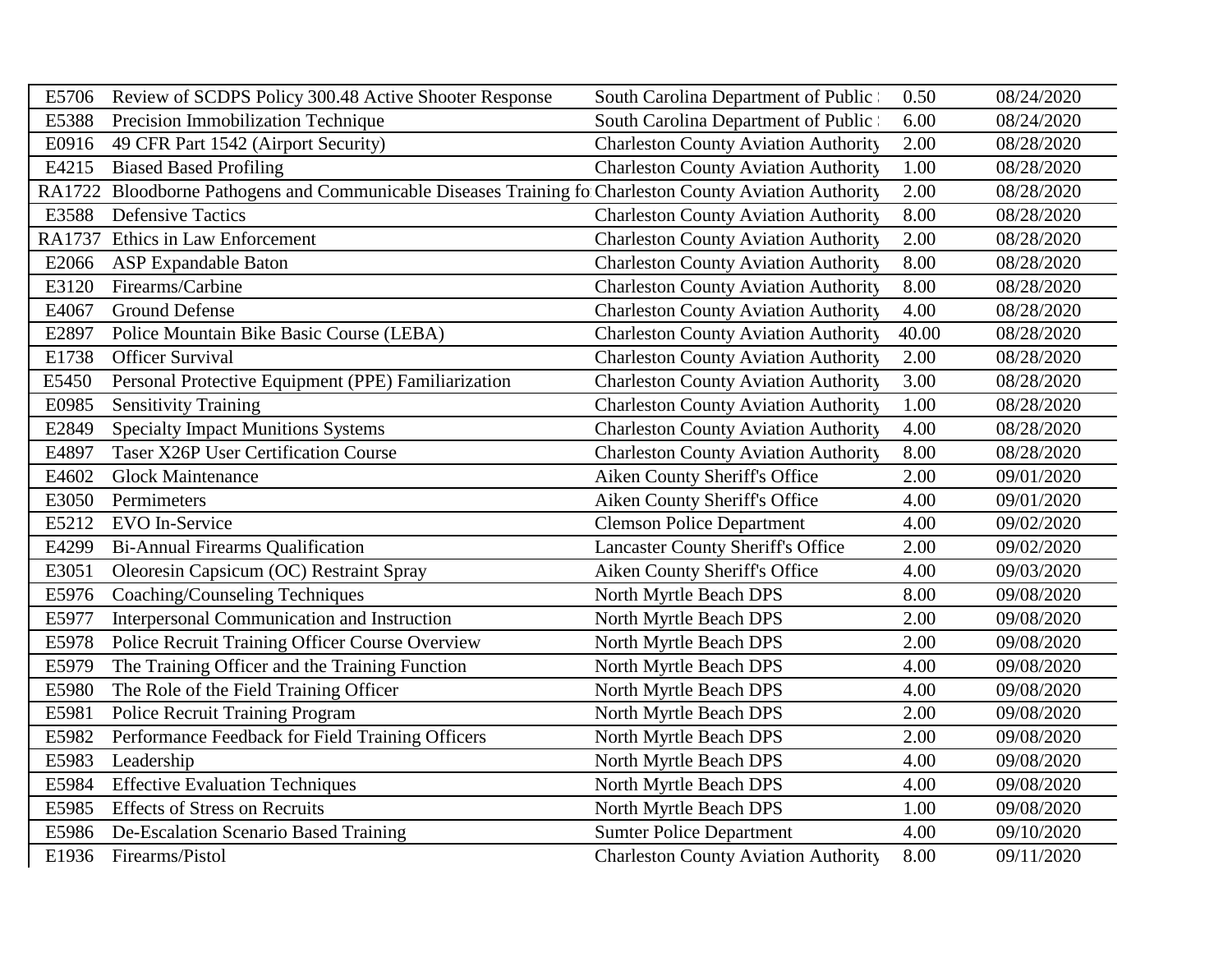| E5987 | Inmate Arm Control Through Door Portal              | <b>York County Detention Center</b>       | 2.00  | 09/11/2020 |
|-------|-----------------------------------------------------|-------------------------------------------|-------|------------|
| E4319 | <b>MP5</b> Operator                                 | <b>Greenville County Sheriff's Office</b> | 16.00 | 09/14/2020 |
| E5988 | 2020 2nd Quarter Firearms                           | <b>Greenville County Sheriff's Office</b> | 2.00  | 09/14/2020 |
| E5989 | 2020 Driving Quals (Pursuit)                        | <b>Greenville County Sheriff's Office</b> | 2.00  | 09/14/2020 |
| E5990 | July 2020 Patrol Qualification                      | <b>Greenville County Sheriff's Office</b> | 1.50  | 09/14/2020 |
| E5991 | <b>Report Writing for Patrol Officers</b>           | North Myrtle Beach DPS                    | 2.50  | 09/17/2020 |
| E4989 | Professional Communication for Law Enforcement      | North Myrtle Beach DPS                    | 8.00  | 09/17/2020 |
| E5992 | Transgender Inmates Accommodation Plan              | <b>Sheriff Al Cannon Detention Center</b> | 2.00  | 09/25/2020 |
| E5993 | Suicide Screening / Prevention / Intervention       | <b>Sheriff Al Cannon Detention Center</b> | 1.50  | 09/25/2020 |
| E4587 | Fire Safety, Suppression, and Evacuation            | <b>Sheriff Al Cannon Detention Center</b> | 4.00  | 09/25/2020 |
| E5442 | How to Conduct Cell Searches                        | <b>Sheriff Al Cannon Detention Center</b> | 1.50  | 09/25/2020 |
| E5489 | Policy Review Force, Firearms and Weapons 2020      | <b>Greenville Police Department</b>       | 1.00  | 10/01/2020 |
| E5484 | Annual Firearms Qualification 2020                  | <b>Greenville Police Department</b>       | 4.00  | 10/01/2020 |
| E5841 | In Service 2020 Virtual Academy Videos              | <b>Greenville Police Department</b>       | 1.00  | 10/01/2020 |
| E5994 | Driving 2020 - In Service Classroom                 | <b>Greenville Police Department</b>       | 2.00  | 10/01/2020 |
| E5995 | Human Factor Research Group (HRFG) - Straight Baton | <b>Greenville Police Department</b>       | 1.00  | 10/01/2020 |
| E5996 | 2020 Krav Maga Force Training                       | <b>Greenville Police Department</b>       | 1.00  | 10/01/2020 |
| E5997 | <b>SLED Tracking School</b>                         | <b>SLED</b>                               | 40.00 | 10/05/2020 |
| E5998 | Firearms Qualification (Low Light Conditions)       | <b>Williamston Police Department</b>      | 6.00  | 10/07/2020 |
| E6000 | <b>Unattended Baggage</b>                           | Columbia Metropolitan Airport Depar       | 1.00  | 10/12/2020 |
| E5999 | Active Shooter / Threat Response                    | <b>Florence Police Department</b>         | 8.00  | 10/12/2020 |
| E6001 | <b>Bias Recognition - Inclusivity</b>               | <b>Beaufort County Detention Center</b>   | 3.00  | 10/16/2020 |
| E4814 | <b>Tactical Communication</b>                       | North Myrtle Beach DPS                    | 6.00  | 10/16/2020 |
| E6002 | <b>High Risk Traffic Stop Practicals</b>            | Myrtle Beach Police Department            | 2.00  | 10/22/2020 |
| E6003 | Ethics                                              | <b>Myrtle Beach Police Department</b>     | 2.00  | 10/22/2020 |
| E6004 | Us vs Them EVO                                      | Myrtle Beach Police Department            | 1.00  | 10/22/2020 |
| E6005 | Use of Force 2020                                   | Myrtle Beach Police Department            | 1.00  | 10/22/2020 |
| E6006 | Evidence.com                                        | Myrtle Beach Police Department            | 1.00  | 10/22/2020 |
| E6007 | <b>Less Lethal Impact Munitions</b>                 | <b>Abbeville County Sheriff's Office</b>  | 8.00  | 10/27/2020 |
| E6008 | <b>Defensive Tactics</b>                            | <b>Abbeville County Sheriff's Office</b>  | 4.00  | 10/27/2020 |
| E6009 | <b>Annual Pistol Qualification</b>                  | <b>Abbeville County Sheriff's Office</b>  | 4.00  | 10/27/2020 |
| E6010 | Taser                                               | Abbeville County Sheriff's Office         | 4.00  | 10/27/2020 |
| E6011 | Oleoresin Capsicum (OC) Spray                       | Abbeville County Sheriff's Office         | 2.00  | 10/27/2020 |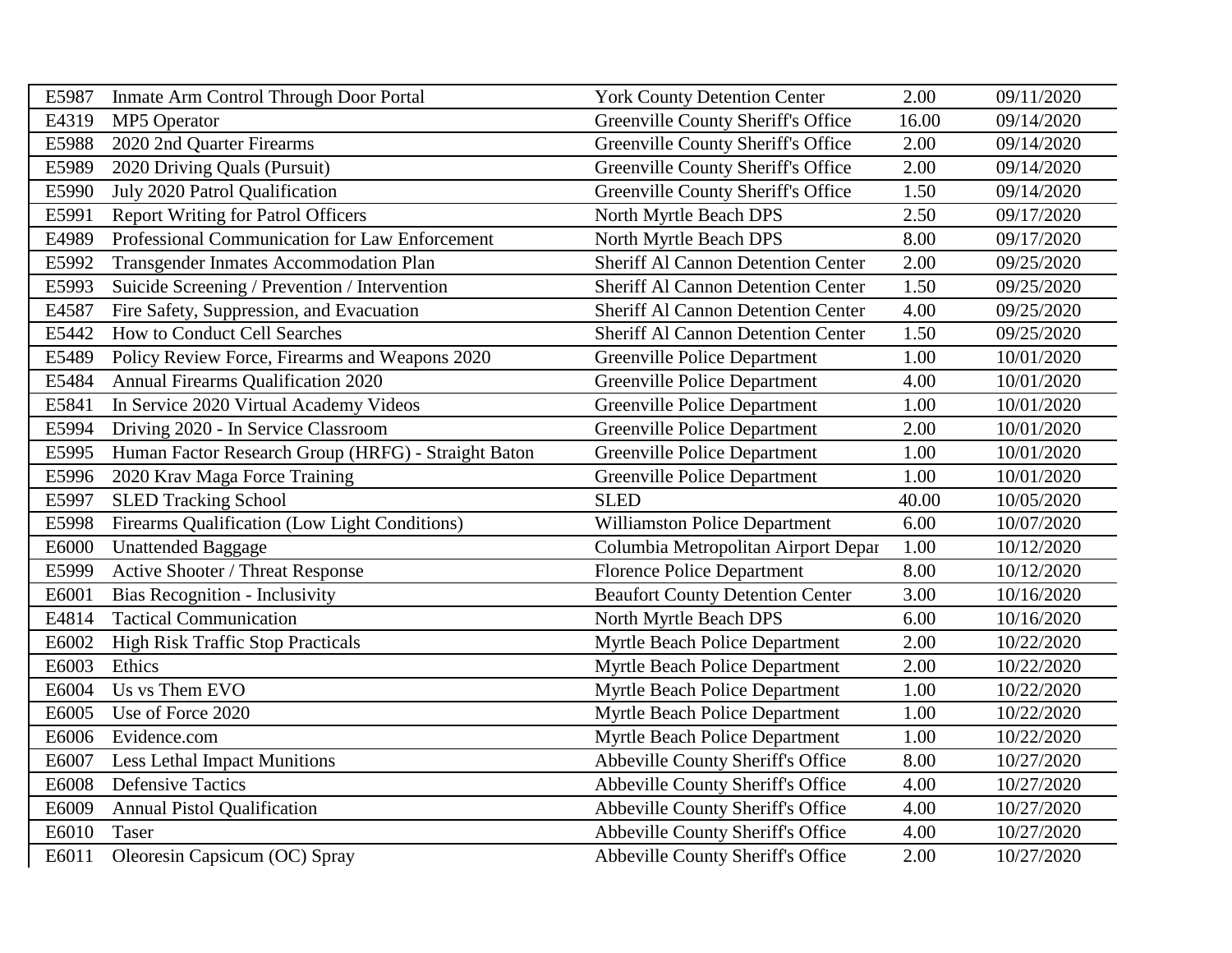| E3606 | <b>Ground Defense</b>                                                                             | <b>Lancaster County Sheriff's Office</b> | 8.00  | 10/29/2020 |
|-------|---------------------------------------------------------------------------------------------------|------------------------------------------|-------|------------|
| E4983 | Basic Weapons Maintenance (Glock)                                                                 | <b>Lancaster County Sheriff's Office</b> | 1.00  | 10/29/2020 |
| E6012 | Mobile Field Force                                                                                | South Carolina Department of Public      | 8.00  | 11/02/2020 |
| E6013 | <b>Inmate Asphyxiation</b>                                                                        | Myrtle Beach Police Department           | 4.00  | 11/06/2020 |
| E6014 | <b>Bloodborne Pathogens</b>                                                                       | Myrtle Beach Police Department           | 2.00  | 11/06/2020 |
| E6015 | <b>Taser Drills</b>                                                                               | Myrtle Beach Police Department           | 1.00  | 11/06/2020 |
| E6016 | Less Lethal Munitions and Distraction Devices                                                     | <b>Florence Police Department</b>        | 4.00  | 11/09/2020 |
| E4609 | Portable Fire Extinguishers                                                                       | <b>Lancaster County Detention Center</b> | 4.00  | 11/09/2020 |
| E6017 | Searching                                                                                         | North Myrtle Beach DPS                   | 1.00  | 11/10/2020 |
| E2491 | <b>Courtroom Testimony</b>                                                                        | North Myrtle Beach DPS                   | 3.00  | 11/10/2020 |
| E5492 | Patrol Rifle                                                                                      | North Myrtle Beach DPS                   | 12.00 | 11/10/2020 |
| E5783 | Ethics in Law Enforcement                                                                         | North Myrtle Beach DPS                   | 4.00  | 11/12/2020 |
| E6018 | <b>Crowd Control Response Training</b>                                                            | <b>Mount Pleasant Police Department</b>  | 1.50  | 11/16/2020 |
| E4762 | Pre-Service Semi-Automatic Duty Pistol                                                            | North Myrtle Beach DPS                   | 8.00  | 11/16/2020 |
| E4037 | <b>Emergency Vehicle Operations</b>                                                               | North Augusta Public Safety              | 5.00  | 11/20/2020 |
| E6019 | Counter Ambush & Officer Down Rescue                                                              | <b>Greenville Police Department</b>      | 8.00  | 12/08/2020 |
| E5468 | Fitness in Law Enforcement: Are You Fit for Duty?                                                 | <b>Tega Cay Police Department</b>        | 0.50  | 12/08/2020 |
| E6020 | <b>Ground Defense</b>                                                                             | Greenville County Department of Pub      | 16.00 | 12/14/2020 |
| E6021 | <b>Suicide Prevention</b>                                                                         | Greenville County Department of Pub      | 4.00  | 12/14/2020 |
| E6022 | <b>Emergency Procedures</b>                                                                       | Greenville County Department of Pub      | 9.00  | 12/14/2020 |
| E6023 | <b>Security Overview</b>                                                                          | Greenville County Department of Pub      | 2.00  | 12/14/2020 |
| E6024 | Key and Tool Control                                                                              | Greenville County Department of Pub      | 3.00  | 12/14/2020 |
| E6025 | Introduction to Online Learning                                                                   | Greenville County Department of Pub      | 2.00  | 12/14/2020 |
| E6026 | Sexual Harassment                                                                                 | Greenville County Department of Pub      | 3.00  | 12/14/2020 |
| E6027 | <b>Workforce Generations</b>                                                                      | Greenville County Department of Pub      | 3.00  | 12/14/2020 |
| E6028 | <b>Security Patrol Procedures</b>                                                                 | Greenville County Department of Pub      | 3.00  | 12/14/2020 |
| E6029 | Searches                                                                                          | Greenville County Department of Pub      | 4.00  | 12/14/2020 |
| E6030 | <b>Report Writing</b>                                                                             | Greenville County Department of Pub      | 3.50  | 12/14/2020 |
| E6031 | The Prison Rape Elimination Act for Greenville County DPS St. Greenville County Department of Pub |                                          | 4.00  | 12/14/2020 |
| E6032 | <b>Inmate Count Procedures</b>                                                                    | Greenville County Department of Pub      | 3.00  | 12/14/2020 |
| E6033 | <b>Introduction to Contraband Control</b>                                                         | Greenville County Department of Pub      | 4.00  | 12/14/2020 |
| E6034 | Inmate Rights vs. Privileges                                                                      | Greenville County Department of Pub      | 2.50  | 12/14/2020 |
|       | E6035 Hostage Survival                                                                            | Greenville County Department of Pub      | 4.00  | 12/14/2020 |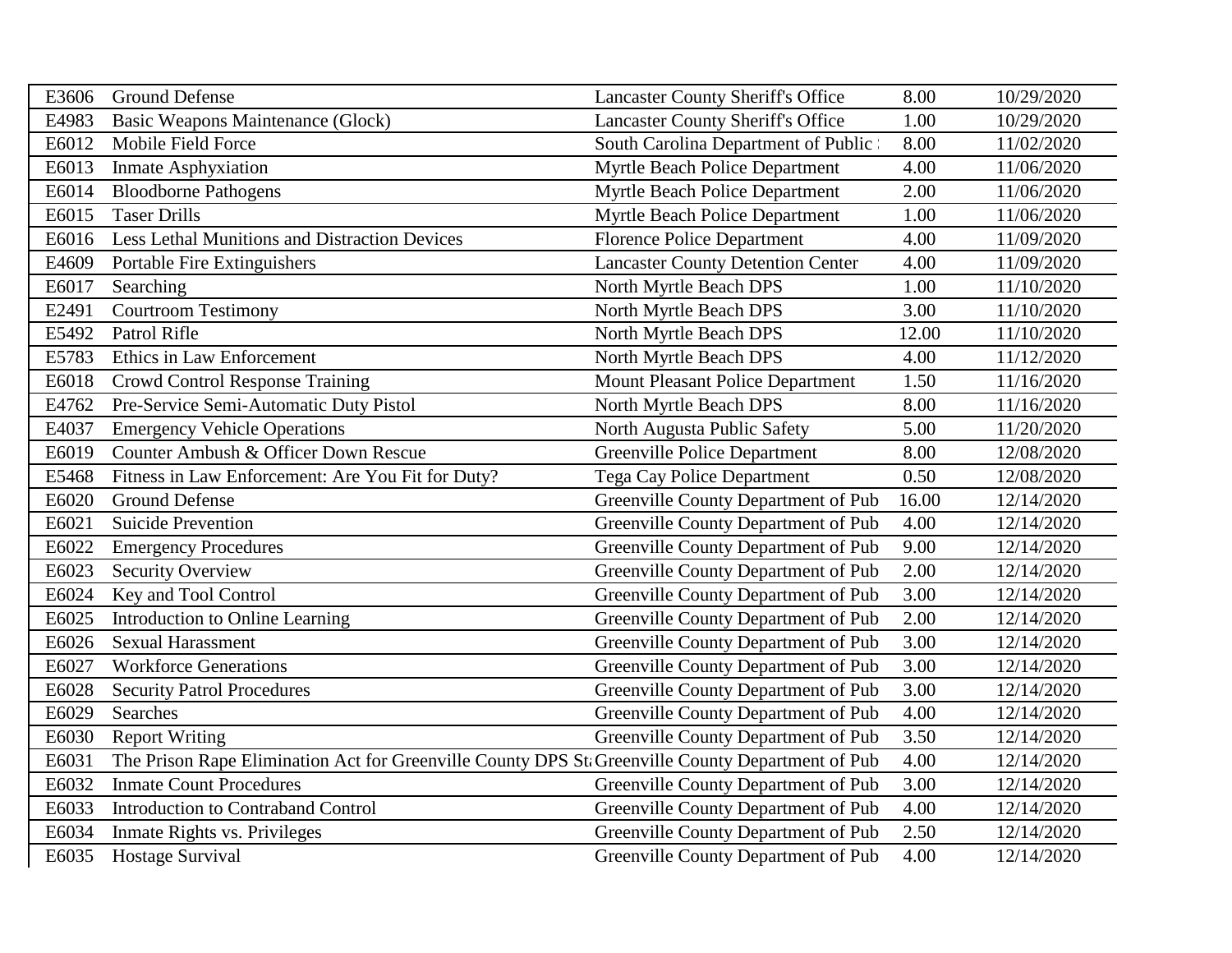| E6036 | <b>Hand Held Metal Detector</b>                         | Greenville County Department of Pub        | 4.00  | 12/14/2020 |
|-------|---------------------------------------------------------|--------------------------------------------|-------|------------|
| E6037 | Ethics and Conduct                                      | Greenville County Department of Pub        | 4.00  | 12/14/2020 |
| E6038 | Field Training Officer Responsibilities                 | Greenville County Department of Pub        | 3.50  | 12/14/2020 |
| E6039 | <b>Handling Intoxicated Inmates</b>                     | Greenville County Department of Pub        | 3.00  | 12/14/2020 |
| E6040 | <b>Bloodborne Pathogens</b>                             | Greenville County Department of Pub        | 3.00  | 12/14/2020 |
| E6041 | <b>Inmate Con Games</b>                                 | Greenville County Department of Pub        | 3.00  | 12/14/2020 |
| E6042 | <b>Chemical Hazard Communication Program</b>            | Greenville County Department of Pub        | 3.00  | 12/14/2020 |
| E6043 | Diversity                                               | Greenville County Department of Pub        | 3.00  | 12/14/2020 |
| E6044 | Cell Searches                                           | Greenville County Department of Pub        | 5.00  | 12/14/2020 |
| E6045 | <b>HIPAA</b> in a Correctional Setting                  | Greenville County Department of Pub        | 2.50  | 12/14/2020 |
| E6046 | Juvenile Core Training                                  | Greenville County Department of Pub        | 40.00 | 12/14/2020 |
| E6047 | Communications                                          | Greenville County Department of Pub        | 3.50  | 12/14/2020 |
| E6048 | Departmental Overview / Chain of Command                | Greenville County Department of Pub        | 4.00  | 12/14/2020 |
| E6049 | <b>Detention Firearms Training</b>                      | Greenville County Department of Pub        | 16.00 | 12/14/2020 |
| E6050 | <b>Defensive Tactics Introduction</b>                   | Greenville County Department of Pub        | 3.00  | 12/14/2020 |
| E6051 | <b>Defensive Counterstrikes</b>                         | Greenville County Department of Pub        | 2.00  | 12/14/2020 |
| E6052 | <b>Tactical Handcufing</b>                              | Greenville County Department of Pub        | 4.00  | 12/14/2020 |
| E6053 | Spontaneous Knife Defense                               | Greenville County Department of Pub        | 6.00  | 12/14/2020 |
| E6054 | Weapon Retention and Disarming Techniques               | Greenville County Department of Pub        | 4.00  | 12/14/2020 |
| E6055 | <b>Joint Manipulation Control Techniques</b>            | Greenville County Department of Pub        | 3.00  | 12/14/2020 |
| E6057 | <b>Bodyguard Restraint System</b>                       | Greenville County Department of Pub        | 4.50  | 12/30/2020 |
| E6058 | <b>Chemical Agents</b>                                  | Greenville County Department of Pub        | 8.00  | 12/30/2020 |
| E6059 | <b>Emergency Restraint Chair</b>                        | Greenville County Department of Pub        | 4.50  | 12/30/2020 |
| E6060 | Leadership Development for Jail Supervisors             | Greenville County Department of Pub        | 24.00 | 12/30/2020 |
| E6061 | Scott Air Pack Pre-Service                              | Greenville County Department of Pub        | 4.50  | 12/30/2020 |
| E6062 | <b>Cell Extraction</b>                                  | Greenville County Department of Pub        | 6.50  | 12/30/2020 |
| E6063 | Cardio Pulmonary Resuscitation for Greenville DPS Staff | Greenville County Department of Pub        | 8.00  | 12/30/2020 |
| E6064 | OC Decontamination                                      | Greenville County Department of Pub        | 2.00  | 12/30/2020 |
| E6056 | <b>Traffic Direction and Control</b>                    | North Myrtle Beach DPS                     | 2.00  | 12/30/2020 |
| E6065 | BODYCAM Body-Worn Video Camera Training                 | <b>Trident Technical College Departmen</b> | 1.00  | 01/07/2021 |
| E6066 | Firearms In-Service Qualification                       | <b>Trident Technical College Departmen</b> | 4.00  | 01/07/2021 |
| E6067 | Less Lethal Shotgun Course                              | <b>Trident Technical College Departmen</b> | 8.00  | 01/07/2021 |
| E6068 | <b>Patrol Rifle Course</b>                              | <b>Trident Technical College Departmen</b> | 24.00 | 01/07/2021 |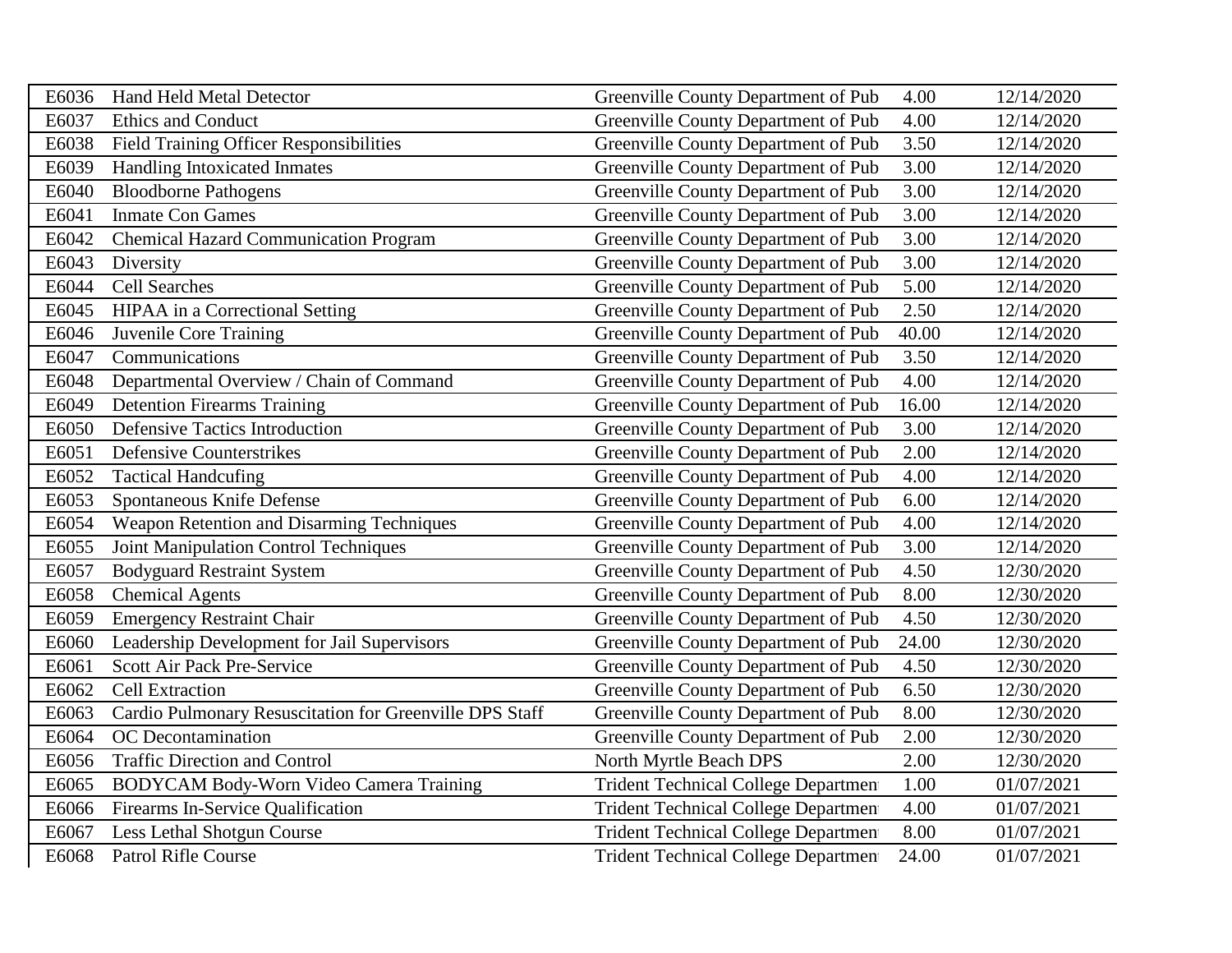| E6069 | <b>Response to Active Shooter</b>                         | <b>Trident Technical College Departmen</b> | 8.00  | 01/07/2021 |
|-------|-----------------------------------------------------------|--------------------------------------------|-------|------------|
| E6070 | <b>Basic Evidence Management</b>                          | <b>Trident Technical College Departmen</b> | 4.00  | 01/07/2021 |
| E2018 | Firearms Advanced Training System (FATS)                  | <b>Bamberg County Sheriff's Office</b>     | 2.00  | 01/11/2021 |
| E2019 | 25 Yard Tactical Revolver Course                          | <b>Bamberg County Sheriff's Office</b>     | 2.00  | 01/11/2021 |
| E2020 | 25 Yard Tactical Pistol Course                            | <b>Bamberg County Sheriff's Office</b>     | 2.00  | 01/11/2021 |
| E5741 | <b>Emergency Vehicle Operations</b>                       | Hartsville Police Department               | 4.00  | 01/11/2021 |
| E3592 | Firearms In-Service Qualification                         | Hartsville Police Department               | 4.00  | 01/11/2021 |
| E1335 | <b>Emergency Vehicle Operation (EVO)</b>                  | <b>Greenwood Police Department</b>         | 3.00  | 01/14/2021 |
| E0149 | Defensive Driving                                         | <b>Greenwood Police Department</b>         | 4.00  | 01/14/2021 |
| E0736 | <b>Firearms Training Glock</b>                            | <b>Greenwood Police Department</b>         | 10.00 | 01/14/2021 |
| E0436 | The Patrol Rifle                                          | <b>Greenwood Police Department</b>         | 2.00  | 01/14/2021 |
| E1143 | <b>Aerosol Deterrent Spray</b>                            | <b>Greenwood Police Department</b>         | 4.00  | 01/14/2021 |
| E6071 | Lowlight Simunition Scenario Based Training 2021          | <b>Greenville Police Department</b>        | 3.00  | 01/21/2021 |
| E6072 | Krav Maga Worldwide Force Training                        | <b>Greenville Police Department</b>        | 2.00  | 01/21/2021 |
| E6073 | 2021 In-Service (Practical Firearms)                      | <b>Greenville Police Department</b>        | 2.00  | 01/21/2021 |
| E5375 | <b>Advanced Firearms Training</b>                         | <b>Summerville Police Department</b>       | 4.00  | 01/25/2021 |
| E5622 | Advanced Firearms Training / Decision Based 2             | <b>Summerville Police Department</b>       | 2.00  | 01/25/2021 |
| E5504 | <b>Courtroom Testimony</b>                                | <b>Summerville Police Department</b>       | 2.00  | 01/25/2021 |
| E5370 | Crime Scene Response, Processing, and Evidence Collection | <b>Summerville Police Department</b>       | 2.00  | 01/25/2021 |
| E5660 | <b>ESU Patrol Rifle Qualification</b>                     | <b>Summerville Police Department</b>       | 1.00  | 01/25/2021 |
| E5503 | Ethics in Law Enforcement                                 | <b>Summerville Police Department</b>       | 1.00  | 01/25/2021 |
| E5233 | <b>Expandable Baton Re-Certification</b>                  | <b>Summerville Police Department</b>       | 4.00  | 01/25/2021 |
| E5384 | <b>Off-Duty Pistol Qualification</b>                      | <b>Summerville Police Department</b>       | 1.00  | 01/25/2021 |
| E5373 | Patrol Response to Berricaded and Hostage Situations      | <b>Summerville Police Department</b>       | 1.00  | 01/25/2021 |
| E5230 | Patrol Response to Building Clearing                      | Summerville Police Department              | 2.00  | 01/25/2021 |
| E5434 | Patrol Rifle Operator                                     | <b>Summerville Police Department</b>       | 24.00 | 01/25/2021 |
| E5390 | Patrol Rifle Qualification                                | <b>Summerville Police Department</b>       | 2.00  | 01/25/2021 |
| E5237 | <b>Response to Active Shooter</b>                         | <b>Summerville Police Department</b>       | 14.00 | 01/25/2021 |
| E5348 | TI Training: Use of Force Simulator                       | <b>Summerville Police Department</b>       | 4.00  | 01/25/2021 |
| E5631 | <b>Advanced Firearms Training</b>                         | <b>Summerville Police Department</b>       | 4.00  | 01/25/2021 |
| E5371 | <b>Oleoresin Capsicum Recertification</b>                 | <b>Summerville Police Department</b>       | 3.00  | 01/25/2021 |
| E5386 | New Employee Firearms Training                            | Summerville Police Department              | 5.00  | 01/27/2021 |
| E5372 | <b>Crisis Intervention Training</b>                       | <b>Summerville Police Department</b>       | 2.00  | 01/27/2021 |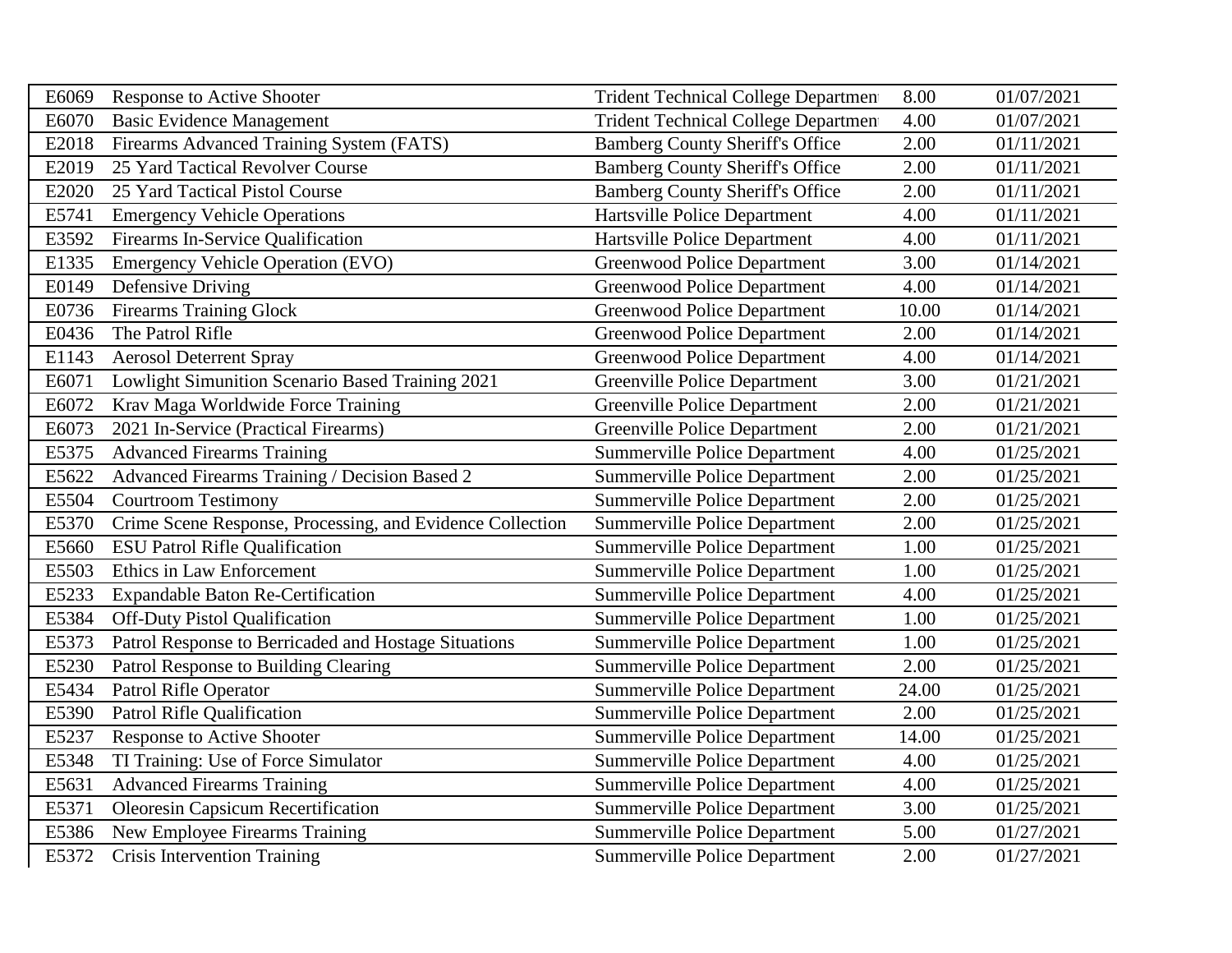| E5383 | <b>Duty Pistol Qualification</b>                         | <b>Summerville Police Department</b>    | 1.00  | 01/27/2021 |
|-------|----------------------------------------------------------|-----------------------------------------|-------|------------|
| E6074 | Use of Force                                             | Greenville County Department of Pub     | 4.00  | 01/28/2021 |
| E6075 | Becoming an Extra Intake Officer                         | North Myrtle Beach Department of Pu     | 2.00  | 02/02/2021 |
| E4992 | Fingerprinting                                           | North Myrtle Beach Department of Pu     | 6.00  | 02/02/2021 |
| E5574 | <b>Basic Tactical Spanish</b>                            | <b>SCDPS</b> Immigration Enforcement Un | 8.00  | 02/11/2021 |
| E5506 | <b>Bias Based Profiling</b>                              | Aiken Department of Public Safety       | 2.00  | 02/16/2021 |
| E1579 | Felony Vehicle Stops                                     | Centerra SRS Law Enforcement Depa       | 2.00  | 02/16/2021 |
| E1607 | <b>Outboard Boat Operations</b>                          | Centerra SRS Law Enforcement Depa       | 10.00 | 02/16/2021 |
| E5253 | Contact and Cover for Law Enforcement                    | Centerra SRS Law Enforcement Depa       | 1.50  | 02/16/2021 |
| E5254 | <b>Emergency Vehicle Operations I</b>                    | Centerra SRS Law Enforcement Depa       | 4.00  | 02/16/2021 |
| E4291 | Response to Resistance and Aggression                    | <b>Spartanburg Police Department</b>    | 1.00  | 02/16/2021 |
| E1970 | Night Fire                                               | <b>Spartanburg Police Department</b>    | 2.00  | 02/16/2021 |
| E5557 | Narcan                                                   | <b>Spartanburg Police Department</b>    | 2.00  | 02/16/2021 |
| E2265 | Straight Baton Certification & Re-certification          | <b>Spartanburg Police Department</b>    | 4.00  | 02/16/2021 |
| E4102 | <b>Bias Based Policing</b>                               | <b>Easley Police Department</b>         | 4.00  | 02/17/2021 |
| E6076 | <b>Contraband Control</b>                                | North Myrtle Beach Department of Pu     | 2.00  | 02/19/2021 |
| E6077 | The Inmate Con Game                                      | North Myrtle Beach Department of Pu     | 2.00  | 02/19/2021 |
| E5771 | Crime Scene for Patrol Officers                          | North Myrtle Beach Department of Pu     | 4.00  | 02/19/2021 |
| E4991 | Handling Crisis Calls for Communication Officers         | North Myrtle Beach Department of Pu     | 4.00  | 02/19/2021 |
| E6078 | <b>Officer Safety</b>                                    | North Myrtle Beach Department of Pu     | 4.00  | 02/19/2021 |
| E5461 | <b>Emergency Vehicle Operations</b>                      | <b>Spartanburg Police Department</b>    | 4.00  | 02/19/2021 |
| E1959 | Firearms/Response to Resistance and Aggression           | <b>Spartanburg Police Department</b>    | 3.00  | 02/19/2021 |
| E5462 | F.A.T.S. (Firearms Training System)                      | <b>Spartanburg Police Department</b>    | 1.50  | 02/19/2021 |
| E5460 | Shotgun Familiarization                                  | <b>Spartanburg Police Department</b>    | 1.00  | 02/19/2021 |
| E1453 | Oleoresin Capsicum Aerosol Spray                         | <b>Spartanburg Police Department</b>    | 4.00  | 02/19/2021 |
| E6079 | 2021 1st Quarter Firearms Qualification                  | Greenville County Sheriff's Office      | 1.00  | 02/25/2021 |
| E5436 | <b>Consular Notification and Access Training Course</b>  | <b>SCDPS</b> Immigration Enforcement Un | 1.00  | 02/25/2021 |
| E5611 | AR-15 Rifle Introduction and Qualification               | <b>Cheraw Police Department</b>         | 4.00  | 03/01/2021 |
| E5612 | Glock Pistol Introduction and Qualification              | <b>Cheraw Police Department</b>         | 3.00  | 03/01/2021 |
| E6080 | <b>Emergency Vehicle Operations</b>                      | <b>Cheraw Police Department</b>         | 4.00  | 03/01/2021 |
| E4699 | CEVO II Police (Coaching the Emergency Vehicle Operator) | Aiken Department of Public Safety       | 6.00  | 03/02/2021 |
| E5154 | Handling the Mentally Ill                                | Georgetown County Sheriff's Office      | 2.00  | 03/09/2021 |
| E5155 | <b>Bloodborne Pathogens Refresher</b>                    | Georgetown County Sheriff's Office      | 1.00  | 03/09/2021 |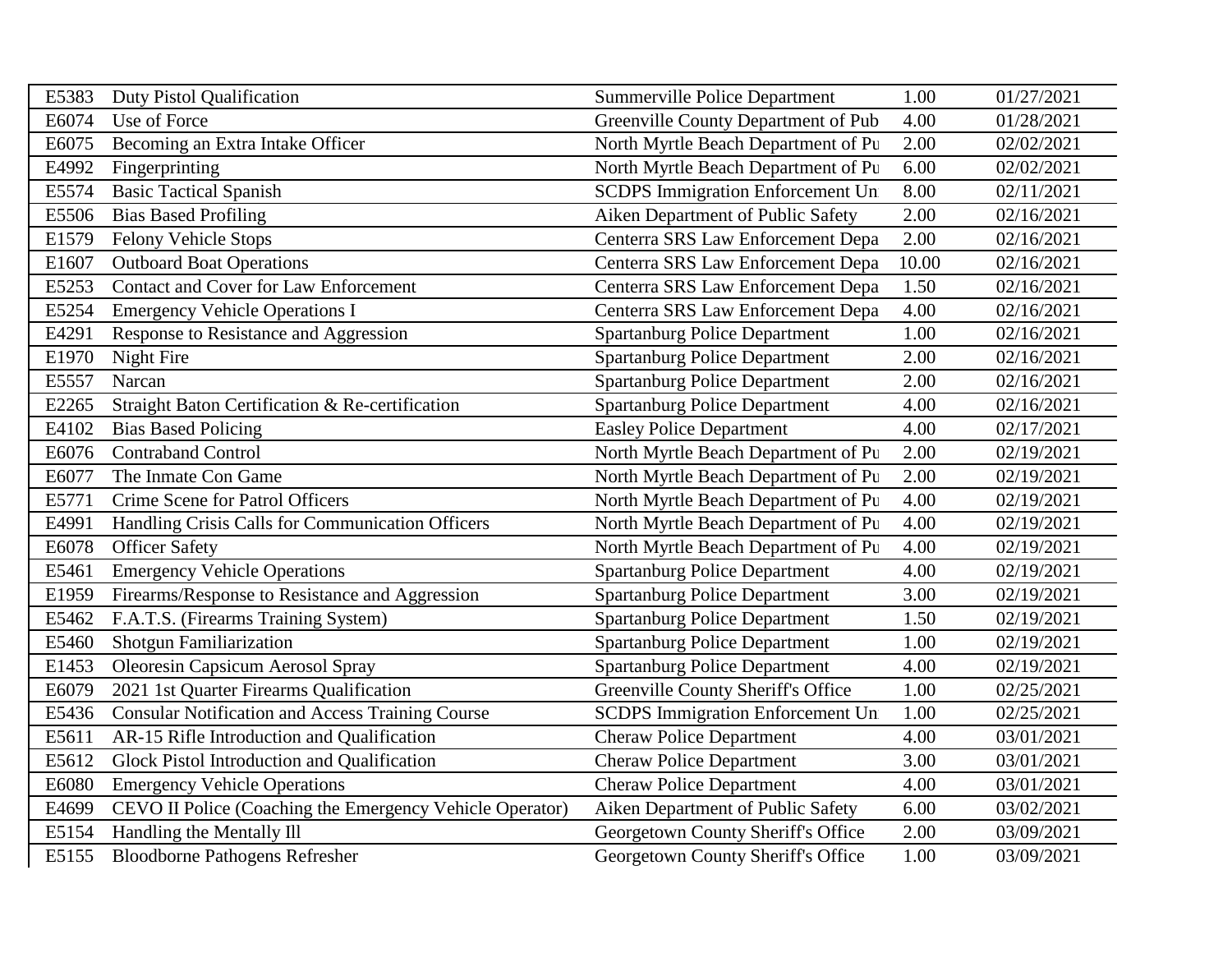| E5150 | <b>Basic Shotgun</b>                                                   | Georgetown County Sheriff's Office   | 4.00  | 03/09/2021 |
|-------|------------------------------------------------------------------------|--------------------------------------|-------|------------|
| E5137 | <b>Firearms Handgun Qualification</b>                                  | Georgetown County Sheriff's Office   | 4.00  | 03/09/2021 |
| E5153 | <b>BLE Ethics and Misconduct in Law Enforcement</b>                    | Georgetown County Sheriff's Office   | 2.00  | 03/09/2021 |
| E5203 | <b>Emergency Vehicle Operations Course</b>                             | Georgetown County Sheriff's Office   | 4.00  | 03/09/2021 |
| E6081 | <b>Overview of Narcotics Investigations</b>                            | <b>Summerville Police Department</b> | 3.00  | 03/09/2021 |
| E3352 | <b>Supervisory Skills</b>                                              | <b>SCDPPPS</b>                       | 12.00 | 03/11/2021 |
| E3353 | <b>Coaching For Success</b>                                            | <b>SCDPPPS</b>                       | 6.00  | 03/11/2021 |
| E4309 | Understanding the Nature of Conflict - A Self-Paced Guide              | <b>SCDPPPS</b>                       | 3.00  | 03/11/2021 |
| E4308 | Anger Management - A Self-Paced Guide                                  | <b>SCDPPPS</b>                       | 3.00  | 03/11/2021 |
| E4307 | Time Management - A Self-Paced Course                                  | <b>SCDPPPS</b>                       | 3.00  | 03/11/2021 |
| E3354 | <b>Managing Change</b>                                                 | <b>SCDPPPS</b>                       | 4.00  | 03/11/2021 |
| E3355 | Managing Young Offenders                                               | <b>SCDPPPS</b>                       | 6.00  | 03/11/2021 |
| E3356 | <b>Ethics in Community Corrections</b>                                 | <b>SCDPPPS</b>                       | 3.00  | 03/11/2021 |
| E4305 | Preparing Future Leaders through Peer-to-Peer Mentoring - A St SCDPPPS |                                      | 3.00  | 03/11/2021 |
| E4306 | Stress Management - A Self-Paced Course                                | <b>SCDPPPS</b>                       | 3.00  | 03/11/2021 |
| E1774 | <b>Firearms Training Program</b>                                       | <b>Lexington Police Department</b>   | 8.00  | 03/15/2021 |
| E2937 | <b>Distraction Devices</b>                                             | <b>Lexington Police Department</b>   | 8.00  | 03/15/2021 |
| E2974 | <b>Chemical Munitions - Basic Certification</b>                        | <b>Lexington Police Department</b>   | 8.00  | 03/15/2021 |
| E2975 | <b>Background Investigation</b>                                        | <b>Lexington Police Department</b>   | 2.00  | 03/15/2021 |
| E3556 | Critical Incident Response - Basic                                     | <b>Lexington Police Department</b>   | 8.00  | 03/15/2021 |
| E4337 | Patrol Rifle Qualification                                             | <b>Lexington Police Department</b>   | 4.00  | 03/15/2021 |
| E5799 | Patrol Level Building Clearing                                         | <b>Lexington Police Department</b>   | 8.00  | 03/15/2021 |
| E5946 | <b>Practical Firearms</b>                                              | <b>Lexington Police Department</b>   | 8.00  | 03/15/2021 |
| E5532 | <b>Cultural Professionalism</b>                                        | <b>SCDPPPS</b>                       | 3.50  | 03/15/2021 |
| E4310 | Organizational Skills - A Self-Paced Guide                             | <b>SCDPPPS</b>                       | 3.00  | 03/15/2021 |
| E6082 | Narcan and Legal Update March 2021                                     | Hartsville Police Department         | 4.00  | 03/19/2021 |
| E2623 | Oleoresin Capsicum Basic Certification                                 | <b>Lexington Police Department</b>   | 4.00  | 03/22/2021 |
| E2651 | <b>Traffic Stops</b>                                                   | <b>Lexington Police Department</b>   | 8.00  | 03/22/2021 |
| E4813 | CPR - Basic Life Support Course                                        | North Myrtle Beach Department of Pu  | 4.00  | 03/24/2021 |
| E4303 | <b>Emotional Intelligence</b>                                          | <b>SCDPPPS</b>                       | 4.00  | 03/24/2021 |
| E6083 | <b>Autopistol Training for New Recruits</b>                            | <b>Easley Police Department</b>      | 3.00  | 03/25/2021 |
| E6084 | Autopistol Training Under Simulated Stressed Conditions                | <b>Easley Police Department</b>      | 1.00  | 03/25/2021 |
| E6085 | <b>In-Service Firearms Training</b>                                    | <b>Easley Police Department</b>      | 2.00  | 03/25/2021 |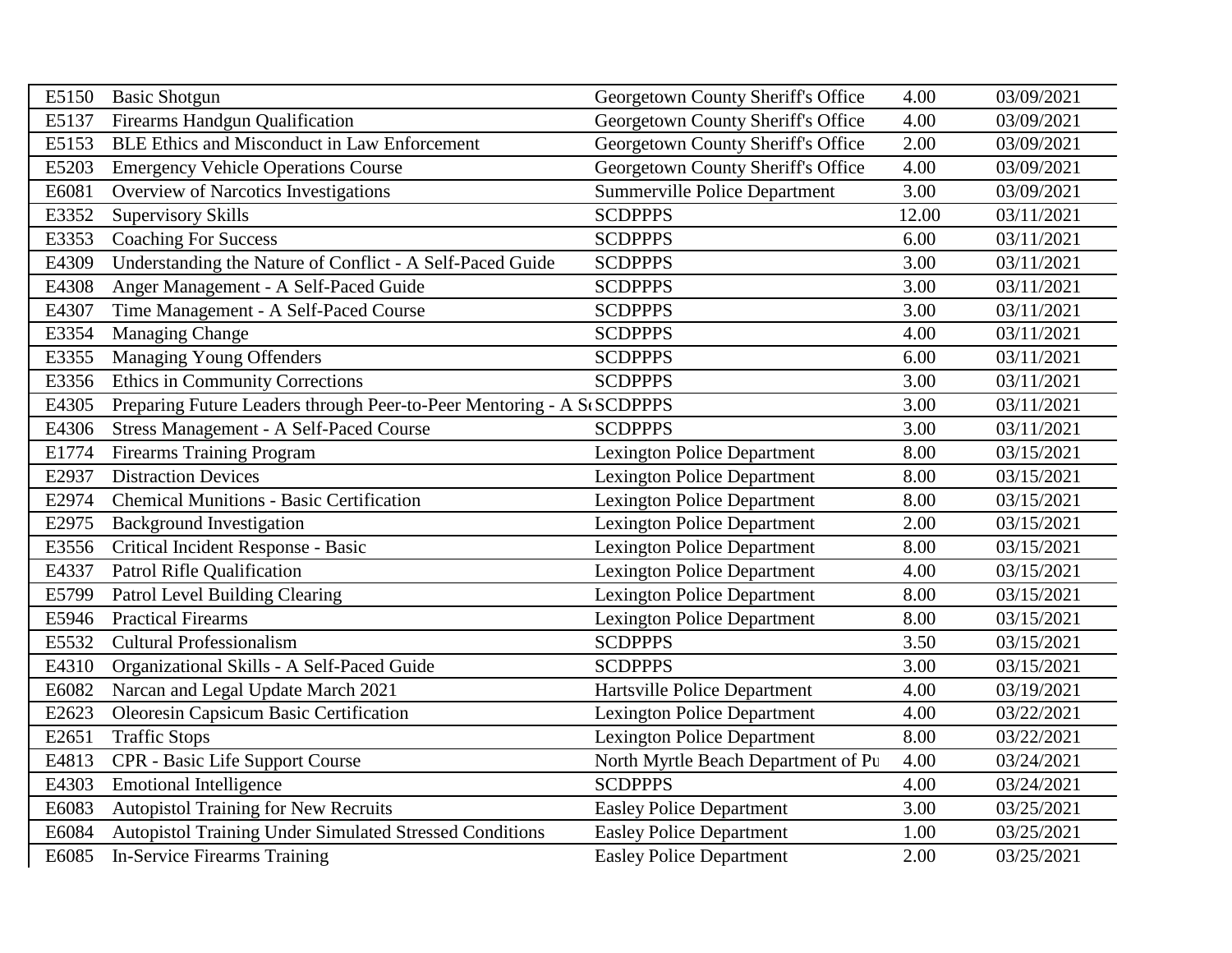| E6086 | Off-Duty / Backup Weapon Firearm Training                                                        | <b>Easley Police Department</b>         | 1.00   | 03/25/2021 |
|-------|--------------------------------------------------------------------------------------------------|-----------------------------------------|--------|------------|
| E0871 | Cap-Stun                                                                                         | <b>Barnwell County Sheriff's Office</b> | 4.00   | 03/26/2021 |
|       | E1603RA Firearms                                                                                 | <b>Barnwell County Sheriff's Office</b> | 12.00  | 03/26/2021 |
| E4472 | Patrol Rifle                                                                                     | <b>Barnwell County Sheriff's Office</b> | 4.00   | 03/26/2021 |
| E5804 | <b>SCDJJ Basic Training</b>                                                                      | <b>SCDJJ</b>                            | 132.50 | 03/31/2021 |
| E4468 | <b>Shotgun Operator</b>                                                                          | <b>Goose Creek Police Department</b>    | 4.00   | 04/02/2021 |
| E6087 | <b>Response to Civil Disturbances</b>                                                            | <b>Goose Creek Police Department</b>    | 4.00   | 04/02/2021 |
| E4467 | <b>Glock Auto Pistol Operator</b>                                                                | <b>Goose Creek Police Department</b>    | 12.00  | 04/02/2021 |
| E4466 | Patrol Rifle Operator                                                                            | Goose Creek Police Department           | 20.00  | 04/02/2021 |
| E6088 | <b>Bias Recognition: Inclusivity</b>                                                             | North Myrtle Beach Department of Pu     | 3.00   | 04/07/2021 |
| E5343 | <b>Chemical Munitions</b>                                                                        | Goose Creek Police Department           | 8.00   | 04/08/2021 |
| E6089 | Less Lethal Impact Munitions (Bean Bag)                                                          | Greenville-Spartanburg International /  | 8.00   | 04/26/2021 |
| E6090 | Sovereign Update and Legal Update May 2021                                                       | Hartsville Police Department            | 2.00   | 04/26/2021 |
| E4853 | <b>Emergency Vehicle Operations</b>                                                              | McCormick County Sheriff's Office       | 4.00   | 04/26/2021 |
| E5811 | Back-Up/Off-Duty Handgun Qualification (Semi-Auto Pistol or McCormick County Sheriff's Office    |                                         | 2.00   | 04/26/2021 |
| E5469 | Handgun Qualification (Semi-Auto Pistol or Revolver) and Shot McCormick County Sheriff's Office  |                                         | 4.00   | 04/26/2021 |
| E5470 | .223 Caliber Semiautomatic Patrol Rifle/Tactical Canine Operat McCormick County Sheriff's Office |                                         | 8.00   | 04/26/2021 |
| E6091 | <b>Underwater Crime Scene Investigation</b>                                                      | Oconee County Sheriff's Office          | 8.00   | 04/30/2021 |
| E6092 | Firearms (Basic) Training and Qualification                                                      | Medical University of South Carolina    | 8.00   | 05/10/2021 |
| E6093 | Active Shooter/Ongoing Shooting Incident Response Training                                       | Medical University of South Carolina    | 8.00   | 05/10/2021 |
| E6094 | AR-15 Patrol Rifle Operation and Qualification                                                   | Medical University of South Carolina    | 8.00   | 05/10/2021 |
| E6095 | Cultural Diversity and Inclusion                                                                 | Medical University of South Carolina    | 4.00   | 05/10/2021 |
| E6096 | Patrol Rifle                                                                                     | <b>Easley Police Department</b>         | 10.00  | 05/11/2021 |
| E6097 | <b>Field Training Officer</b>                                                                    | Greenville-Spartanburg International /  | 3.00   | 05/12/2021 |
| E6098 | Principles of Suicide Prevention                                                                 | North Myrtle Beach Department of Pu     | 2.00   | 05/13/2021 |
| E6099 | <b>Emergency Vehicle Operations (Classroom Portion)</b>                                          | Francis Marion University Police Dep    | 4.00   | 05/19/2021 |
| E6100 | <b>Basic Firearms Qualification</b>                                                              | Greenville County Sheriff's Office      | 1.00   | 05/21/2021 |
| E5938 | <b>Basic Patrol Rifle</b>                                                                        | Greenville-Spartanburg International /  | 16.00  | 05/24/2021 |
| E5777 | Intro to Crime Scene Investigation                                                               | Greenville-Spartanburg International    | 4.00   | 05/24/2021 |
| E5798 | <b>Emergency Vehicle Operations (EVO)</b>                                                        | Greenville-Spartanburg International /  | 4.00   | 05/24/2021 |
| E5776 | Combat Trauma Care                                                                               | Greenville-Spartanburg International    | 2.00   | 05/24/2021 |
| E5808 | Firearms Training (Subgun)                                                                       | Greenville-Spartanburg International    | 2.50   | 05/24/2021 |
| E5807 | Firearms Training (Pistol)                                                                       | Greenville-Spartanburg International    | 2.50   | 05/24/2021 |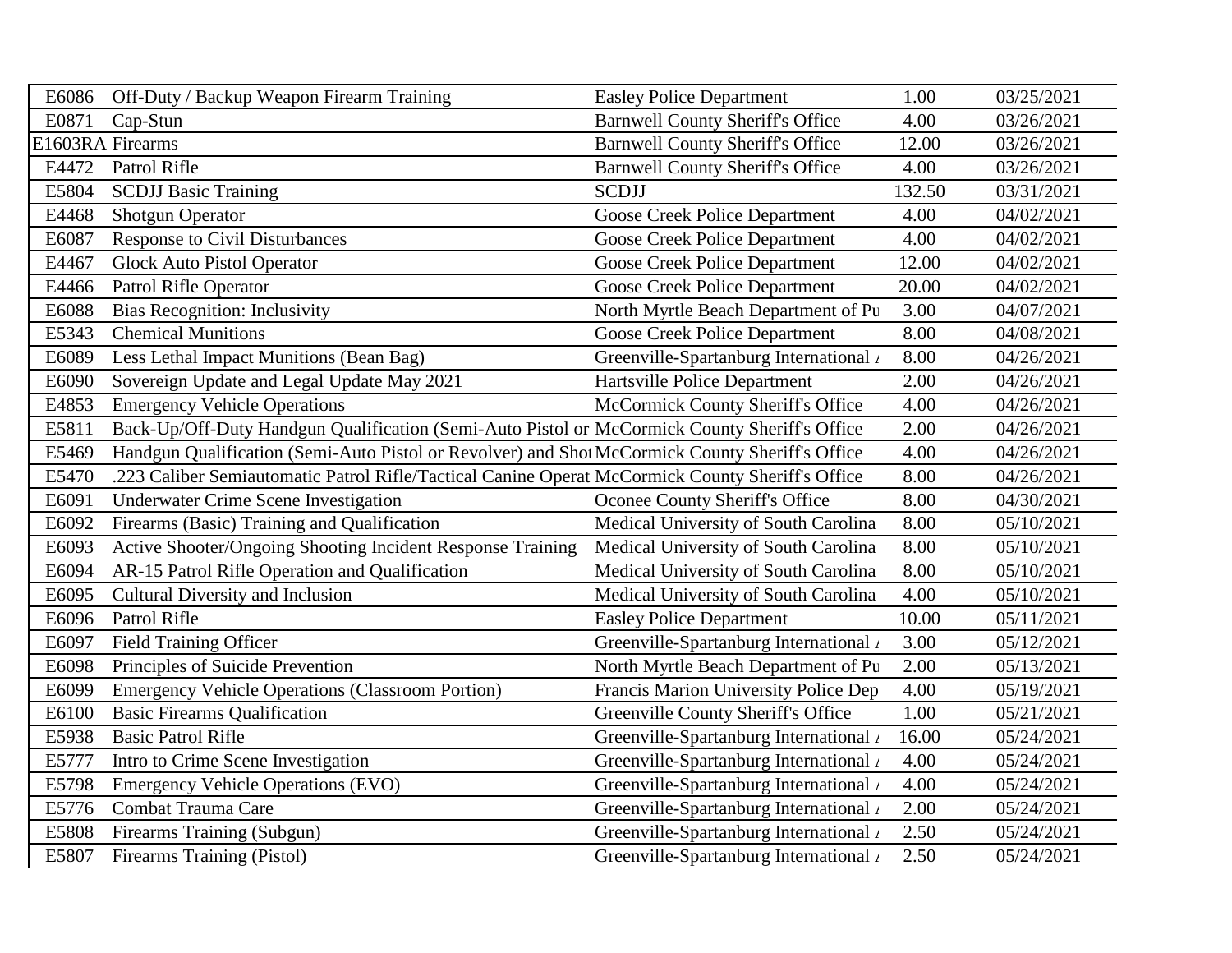| E5837 | <b>Basic Building Clearing Protocol</b>                          | Greenville-Spartanburg International /   | 3.00 | 05/24/2021 |
|-------|------------------------------------------------------------------|------------------------------------------|------|------------|
| E5809 | Firearms Training (Shotgun)                                      | Greenville-Spartanburg International     | 2.50 | 05/24/2021 |
| E5823 | Low Light Firearms Training                                      | Dorchester County Sheriff's Office       | 2.00 | 06/07/2021 |
| E6101 | Oleoresin Capsicum                                               | Greenville-Spartanburg International     | 4.00 | 06/07/2021 |
| E1774 | <b>Firearms Training Program</b>                                 | <b>Lexington Police Department</b>       | 8.00 | 06/08/2021 |
| E6102 | Hartsville PD Drone Operations                                   | Hartsville Police Department             | 1.00 | 06/09/2021 |
| E6103 | <b>Less Lethal Impact Munitions</b>                              | <b>Lancaster Police Department</b>       | 4.00 | 06/14/2021 |
| E6104 | Blood Borne Pathogens / Infectious Disease Training              | <b>Abbeville County Sheriff's Office</b> | 1.00 | 06/15/2021 |
| E5694 | Weapon Mounted Light Training                                    | Dorchester County Sheriff's Office       | 2.00 | 07/01/2021 |
| E5712 | <b>Report Beam</b>                                               | Dorchester County Sheriff's Office       | 4.00 | 07/01/2021 |
| E6105 | Firearms Artificial Light Induced Training                       | South Carolina Department of Public      | 2.00 | 07/01/2021 |
| E6106 | New Agent Weapons Qualification Course                           | <b>SLED</b>                              | 2.00 | 07/02/2021 |
| E6107 | Remotely Activated Custody Control Belt System (RACC)            | <b>SLED</b>                              | 4.00 | 07/02/2021 |
| E6108 | Open Range                                                       | <b>SLED</b>                              | 3.00 | 07/02/2021 |
| E6109 | <b>Remedial Firearms</b>                                         | <b>SLED</b>                              | 3.00 | 07/02/2021 |
| E4336 | <b>First Defense OC Certification</b>                            | <b>Lancaster County Sheriff's Office</b> | 4.00 | 07/07/2021 |
| E3911 | Patrol Response to an Active Shooter                             | <b>Lancaster County Sheriff's Office</b> | 8.00 | 07/07/2021 |
| E4300 | Response to Resistance                                           | <b>Lancaster County Sheriff's Office</b> | 4.00 | 07/07/2021 |
| E4298 | Firearms - Handgun Handling (SCCJA)                              | <b>Lancaster County Sheriff's Office</b> | 3.00 | 07/07/2021 |
| E4216 | <b>Annual Low Light Firing</b>                                   | <b>Lancaster County Sheriff's Office</b> | 3.00 | 07/07/2021 |
| E4302 | Firearms - Handgun Handling                                      | <b>Lancaster County Sheriff's Office</b> | 3.00 | 07/07/2021 |
| E4304 | <b>Advanced Arrest Scenario</b>                                  | <b>SCDPPPS</b>                           | 4.00 | 07/08/2021 |
| E3868 | Arrest Scenario                                                  | <b>SCDPPPS</b>                           | 6.00 | 07/08/2021 |
| E5467 | Ethics and Misconduct in Law Enforcement                         | Dorchester County Sheriff's Office       | 2.00 | 07/19/2021 |
| E4299 | <b>Bi-Annual Firearms Qualification</b>                          | <b>Lancaster County Sheriff's Office</b> | 2.00 | 07/19/2021 |
| E6110 | CPR / First Aid for the First Responder                          | <b>SLED</b>                              | 3.00 | 07/19/2021 |
| E6111 | Annual Firearms Training and Qualification                       | South Carolina Office of the Attorney    | 2.00 | 07/30/2021 |
| E5541 | Moving Vehicles and Deadly Force - Video - SLED Policy Upd; SLED |                                          | 0.50 | 08/03/2021 |
| E6112 | <b>OSHA-Bloodborne Pathogens Refresher</b>                       | <b>SCDJJ</b>                             | 2.25 | 08/03/2021 |
| E6113 | <b>Search Procedures</b>                                         | <b>SCDJJ</b>                             | 3.00 | 08/03/2021 |
| E6114 | Radio Communications Refresher                                   | <b>SCDJJ</b>                             | 1.50 | 08/03/2021 |
| E6115 | PREA and the Implications for SCDJJ Recertification              | <b>SCDJJ</b>                             | 3.00 | 08/03/2021 |
| E6116 | <b>Trauma Awareness</b>                                          | <b>SCDJJ</b>                             | 1.50 | 08/03/2021 |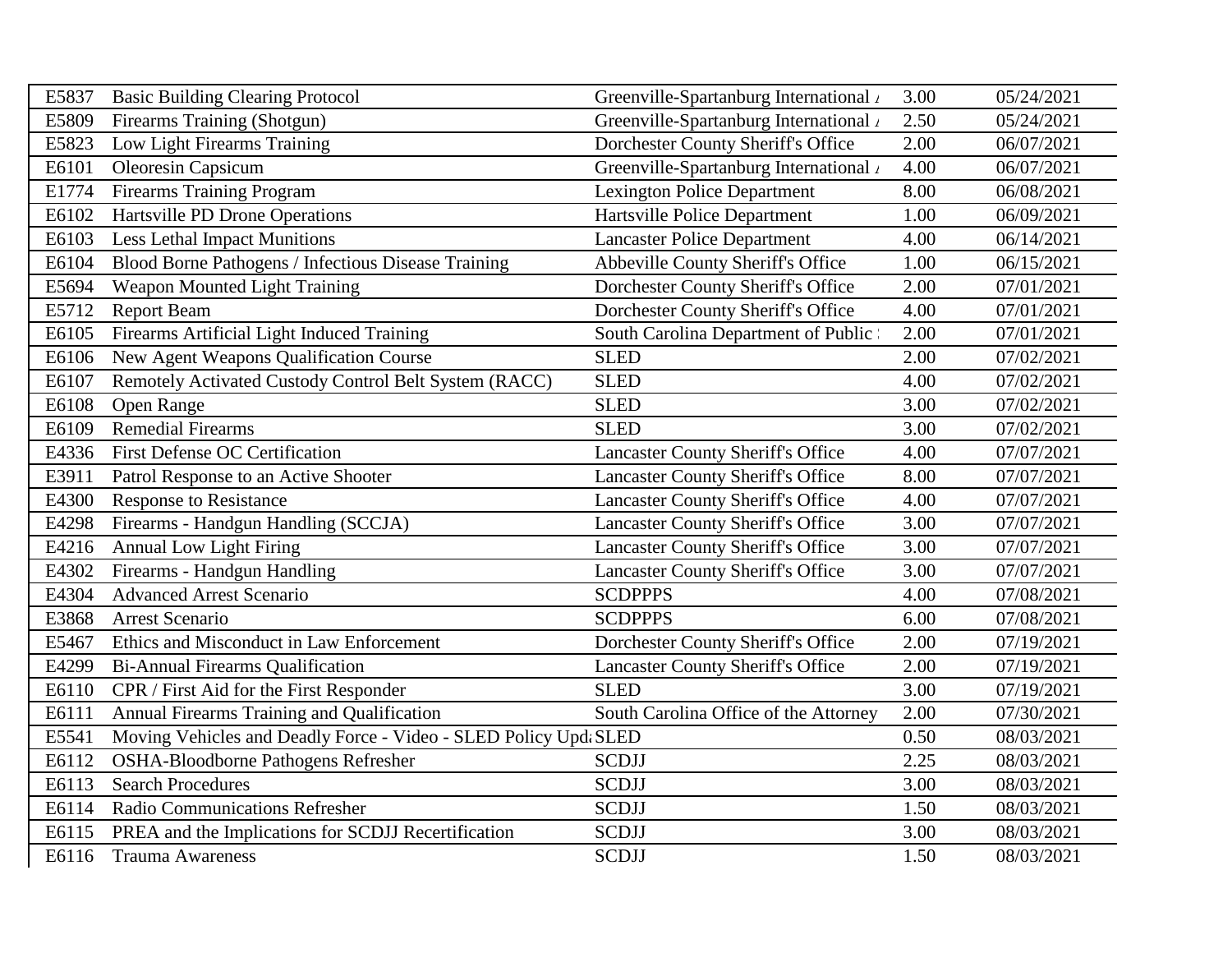| E6117 | Legal Update                                                                            | <b>SCDJJ</b>                              | 2.00 | 08/03/2021 |
|-------|-----------------------------------------------------------------------------------------|-------------------------------------------|------|------------|
| E6118 | Handle with Care Behavior Management Recertification                                    | <b>SCDJJ</b>                              | 8.00 | 08/03/2021 |
| E6119 | Supervision of Juveniles in Secure Residential Facilities                               | <b>SCDJJ</b>                              | 3.00 | 08/03/2021 |
| E6120 | <b>Emergency Procedures Refresher</b>                                                   | <b>SCDJJ</b>                              | 3.00 | 08/03/2021 |
| E6121 | <b>Mechanical Restraints Refresher</b>                                                  | <b>SCDJJ</b>                              | 3.00 | 08/03/2021 |
| E6122 | American Red Cross - First Aid/CPR/AED Recertification                                  | <b>SCDJJ</b>                              | 4.00 | 08/03/2021 |
| E6123 | Suicide and Security                                                                    | <b>SCDJJ</b>                              | 3.00 | 08/03/2021 |
| E6124 | <b>Understanding Juvenile Mental Health</b>                                             | <b>SCDJJ</b>                              | 3.00 | 08/03/2021 |
| E6125 | <b>Stress Prevention and Management Refresher</b>                                       | <b>SCDJJ</b>                              | 1.25 | 08/03/2021 |
| E6126 | <b>Documentation: Report Writing</b>                                                    | <b>SCDJJ</b>                              | 3.00 | 08/03/2021 |
| E5505 | <b>Stop Stick Training</b>                                                              | Dorchester County Sheriff's Office        | 2.00 | 08/06/2021 |
| E5466 | Accreditation Training (Reviewed 8-2021)                                                | Dorchester County Sheriff's Office        | 1.00 | 08/10/2021 |
| E6127 | Ethics and Misconduct in Law Enforcement                                                | Florence County Sheriff's Office          | 2.00 | 08/10/2021 |
| E6128 | <b>Stop Stick Initial Class</b>                                                         | <b>Greenville County Sheriff's Office</b> | 3.00 | 08/16/2021 |
| E6129 | Day Driving 2021                                                                        | <b>Greenville County Sheriff's Office</b> | 1.00 | 08/16/2021 |
| E5559 | In Service Annual Firearms Qualification                                                | <b>SC State Ethics Commission</b>         | 6.00 | 09/06/2021 |
| E6130 | <b>Emergency Vehicle Operation</b>                                                      | Florence County Sheriff's Office          | 4.00 | 09/10/2021 |
| E6131 | Duty Handgun Qualification                                                              | <b>Florence County Sheriff's Office</b>   | 4.00 | 09/28/2021 |
| E5044 | <b>Special Firearms Recertification</b>                                                 | <b>SCDPPPS</b>                            | 1.00 | 09/28/2021 |
| E2781 | <b>In-Service Firearms</b>                                                              | <b>SCDPPPS</b>                            | 3.00 | 09/28/2021 |
| E2699 | In-Service PPCT                                                                         | <b>SCDPPPS</b>                            | 4.00 | 09/28/2021 |
| E5552 | <b>Incident Command System</b>                                                          | Dorchester County Sheriff's Office        | 1.00 | 10/04/2021 |
| E5465 | Bias-based Policing and Incident Reporting                                              | Dorchester County Sheriff's Office        | 2.00 | 10/05/2021 |
| E5232 | <b>Tire Deflation Devices</b>                                                           | <b>Summerville Police Department</b>      | 2.00 | 10/12/2021 |
| E5347 | <b>EVOC</b> (Emergency Vehicle Operations)                                              | <b>Summerville Police Department</b>      | 4.00 | 10/12/2021 |
| E5395 | Arrest & Control/Officer Self Defense                                                   | Summerville Police Department             | 4.00 | 10/12/2021 |
| E6132 | Legal Case Law Review                                                                   | <b>Summerville Police Department</b>      | 2.00 | 10/12/2021 |
| E5238 | Introduction to Tactical Combat Casualty Care                                           | <b>Summerville Police Department</b>      | 2.00 | 10/12/2021 |
| E6133 | Contraband                                                                              | <b>Jasper County Detention Center</b>     | 2.50 | 10/12/2021 |
| E5553 | <b>Active Threat Mitigation</b>                                                         | Dorchester County Sheriff's Office        | 1.50 | 10/14/2021 |
| E6134 | Barricade Pistol Training Followed By Torniquet Application E: Easley Police Department |                                           | 2.00 | 10/18/2021 |
| E6135 | Shotgun Training With A Transition To Duty Handgun                                      | <b>Easley Police Department</b>           | 2.00 | 10/18/2021 |
| E5587 | Blood Borne Pathogens / Infection Control Training                                      | Dorchester County Sheriff's Office        | 1.00 | 10/19/2021 |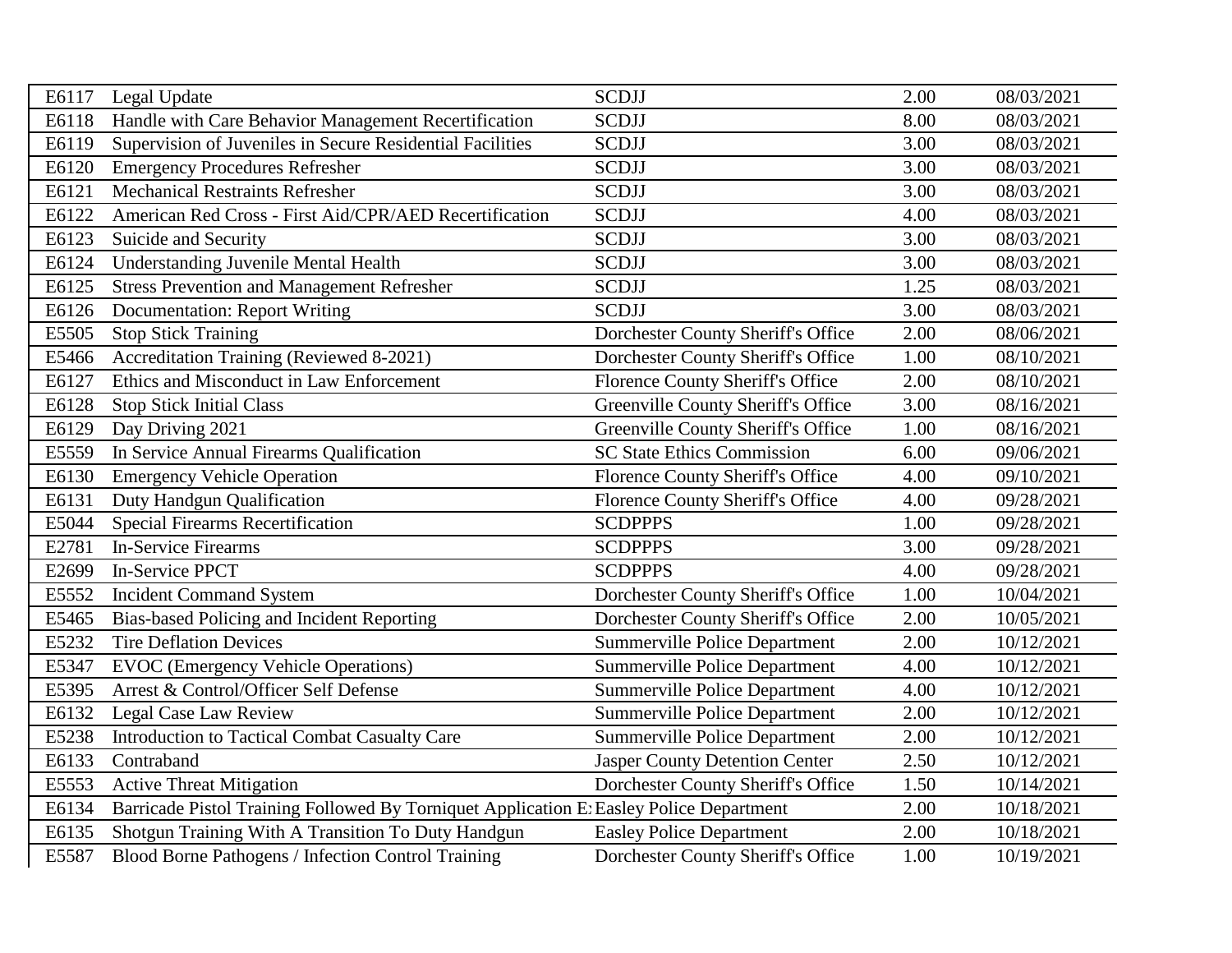| E5475 | <b>Ground Defense</b>                             | Columbia Metropolitan Airport Depar    | 4.00 | 10/25/2021 |
|-------|---------------------------------------------------|----------------------------------------|------|------------|
| E6136 | <b>Accreditation Essentials</b>                   | Georgetown County Sheriff's Office     | 2.00 | 10/25/2021 |
| E4947 | <b>Leadership Development Essentials</b>          | Georgetown County Sheriff's Office     | 6.00 | 10/25/2021 |
| E5848 | <b>Oleoresin Capsicum Recertification</b>         | Greenville Health Authority Police De  | 4.00 | 10/25/2021 |
| E6137 | <b>Active Shooter Incident Management</b>         | North Myrtle Beach Department of Pu    | 4.00 | 10/27/2021 |
| E6138 | Gracie Survival and Defensive Tactics             | <b>Florence Police Department</b>      | 8.00 | 10/27/2021 |
| E6139 | Sabre SL-M4C 0.68 Caliber Launcher System         | Lexington County Sheriff's Departmen   | 8.00 | 10/29/2021 |
| E4508 | Being Aware of the Con Game                       | Laurens County Sheriff's Office - Jail | 2.00 | 11/2/2021  |
| E4510 | <b>Employee Conduct and Responsibilities</b>      | Laurens County Sheriff's Office - Jail | 2.00 | 11/2/2021  |
| E4515 | <b>Inmates' Rights and Responsibilities</b>       | Laurens County Sheriff's Office - Jail | 2.00 | 11/2/2021  |
| E4517 | <b>Housing Officer Safety</b>                     | Laurens County Sheriff's Office - Jail | 2.00 | 11/2/2021  |
| E4518 | Hostage Survival                                  | Laurens County Sheriff's Office - Jail | 2.00 | 11/2/2021  |
| E4519 | <b>High Risk Transports</b>                       | Laurens County Sheriff's Office - Jail | 2.00 | 11/2/2021  |
| E4520 | Fire Safety in Lockup                             | Laurens County Sheriff's Office - Jail | 2.00 | 11/2/2021  |
| E4521 | <b>Cultural Diversity in Corrections</b>          | Laurens County Sheriff's Office - Jail | 2.00 | 11/2/2021  |
| E4522 | Ethics and Professionalism                        | Laurens County Sheriff's Office - Jail | 2.00 | 11/2/2021  |
| E4523 | <b>Cell Searches</b>                              | Laurens County Sheriff's Office - Jail | 2.00 | 11/2/2021  |
| E4524 | <b>Classification of Inmates</b>                  | Laurens County Sheriff's Office - Jail | 2.00 | 11/2/2021  |
| E4525 | <b>Clothed Body Searches</b>                      | Laurens County Sheriff's Office - Jail | 2.00 | 11/2/2021  |
| E4526 | Common Problems Faced by the Officer              | Laurens County Sheriff's Office - Jail | 2.00 | 11/2/2021  |
| E4527 | Liability Issues for Corrections (Part $1 \& 2$ ) | Laurens County Sheriff's Office - Jail | 4.00 | 11/2/2021  |
| E4528 | Tool and Key Control                              | Laurens County Sheriff's Office - Jail | 2.00 | 11/2/2021  |
| E4529 | <b>Conflict Resolutions</b>                       | Laurens County Sheriff's Office - Jail | 2.00 | 11/2/2021  |
| E4530 | Contraband Control (Part 1)                       | Laurens County Sheriff's Office - Jail | 2.00 | 11/2/2021  |
| E4531 | Contraband Control (Part 2) Facility Search       | Laurens County Sheriff's Office - Jail | 2.00 | 11/2/2021  |
| E4600 | <b>Suicide Prevention</b>                         | Laurens County Sheriff's Office - Jail | 2.00 | 11/2/2021  |
| E4601 | Use of Force in the Correctional Facility         | Laurens County Sheriff's Office - Jail | 2.00 | 11/2/2021  |
| E4659 | <b>Sexual Harassment</b>                          | Laurens County Sheriff's Office - Jail | 2.00 | 11/2/2021  |
| E4579 | The Intake Process                                | Laurens County Sheriff's Office - Jail | 2.00 | 11/2/2021  |
| E4599 | <b>Report Writing</b>                             | Laurens County Sheriff's Office - Jail | 2.00 | 11/2/2021  |
| E5471 | 49 CFR Part 1542                                  | Columbia Metropolitan Airport Depar    | 2.00 | 11/02/2021 |
| E5473 | <b>Airport Security Plan</b>                      | Columbia Metropolitan Airport Depar    | 1.00 | 11/02/2021 |
| E5472 | Aircraft Crew Flying Under the Influence          | Columbia Metropolitan Airport Depar    | 1.00 | 11/02/2021 |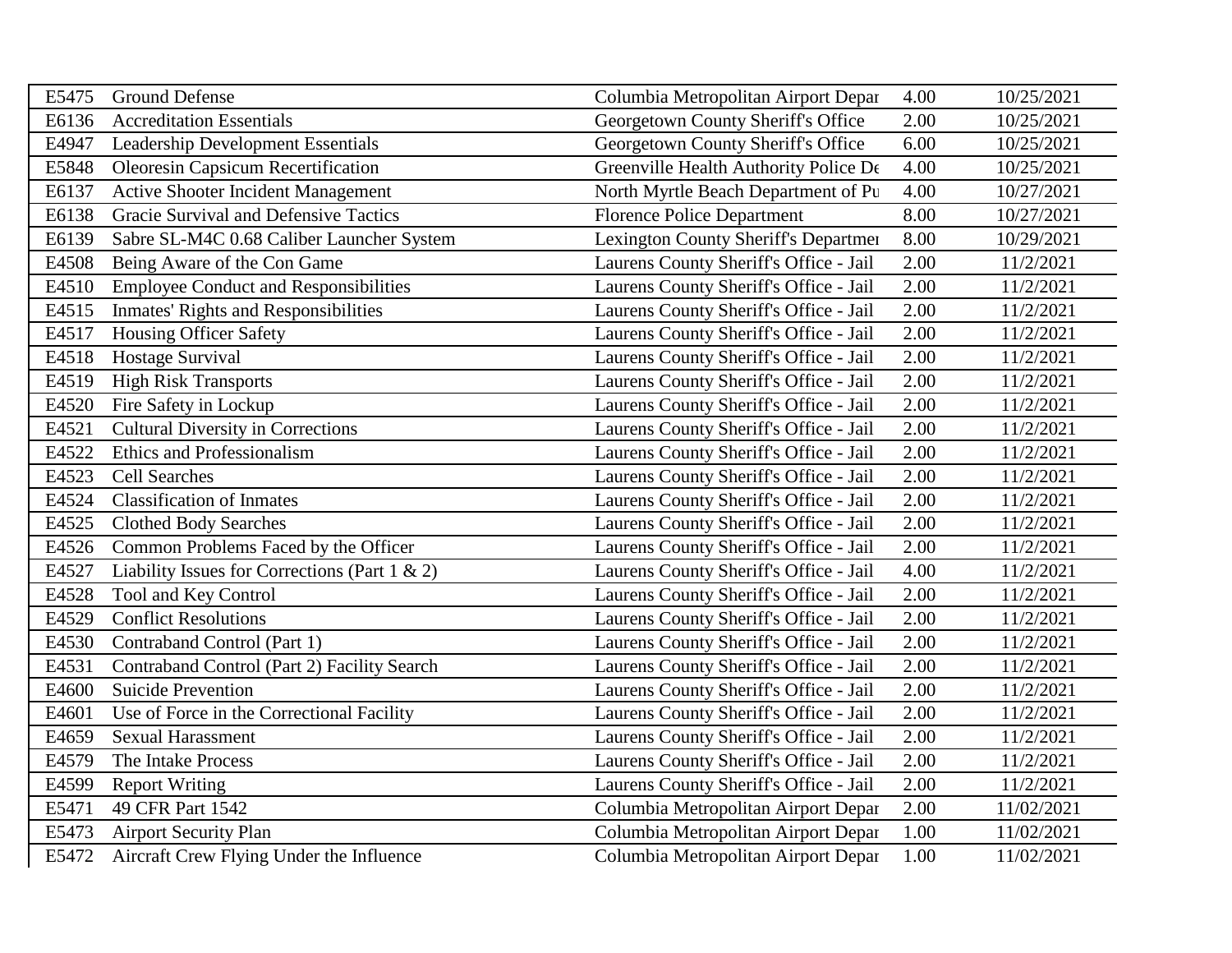| E5475 | Courteous Efficient Treatment of Persons Subject to FAA Civil Columbia Metropolitan Airport Depar |                                           | 1.00  | 11/02/2021 |
|-------|---------------------------------------------------------------------------------------------------|-------------------------------------------|-------|------------|
| E5311 | Department Handgun Training / Qualification                                                       | Columbia Metropolitan Airport Depar       | 4.00  | 11/02/2021 |
| E4207 | <b>Firearms Training</b>                                                                          | <b>Anderson Police Department</b>         | 4.00  | 11/05/2021 |
| E5102 | <b>Firearms Simulator</b>                                                                         | <b>Anderson Police Department</b>         | 2.00  | 11/05/2021 |
| E4208 | Firearms Qualification Low Light Conditions                                                       | <b>Anderson Police Department</b>         | 6.00  | 11/05/2021 |
| E4806 | Contraband                                                                                        | <b>Anderson Police Department</b>         | 4.00  | 11/05/2021 |
| E4742 | <b>Bias Based Profiling</b>                                                                       | <b>Anderson Police Department</b>         | 2.00  | 11/05/2021 |
| E4698 | <b>Inmate Movement</b>                                                                            | <b>Anderson Police Department</b>         | 4.00  | 11/05/2021 |
| E3935 | <b>Basic Traffic Control Techniques</b>                                                           | <b>Anderson Police Department</b>         | 3.00  | 11/05/2021 |
| E4774 | Ethics                                                                                            | <b>Anderson Police Department</b>         | 4.00  | 11/05/2021 |
| E5891 | <b>Police Bike Operations</b>                                                                     | <b>Anderson Police Department</b>         | 16.00 | 11/05/2021 |
| E5889 | Patrol Rifle Operator                                                                             | <b>Anderson Police Department</b>         | 20.00 | 11/05/2021 |
| E5075 | <b>Hate Crimes</b>                                                                                | <b>Anderson Police Department</b>         | 4.00  | 11/05/2021 |
| E4740 | Handling Mentally Ill                                                                             | <b>Anderson Police Department</b>         | 2.00  | 11/05/2021 |
| E5104 | <b>Sexual Harassment</b>                                                                          | <b>Anderson Police Department</b>         | 2.00  | 11/05/2021 |
| E6140 | <b>Field Training Officer Program</b>                                                             | <b>Anderson Police Department</b>         | 24.00 | 11/05/2021 |
| E5101 | Oleoresin Capsicum                                                                                | <b>Anderson Police Department</b>         | 8.00  | 11/05/2021 |
| E4810 | <b>Suicide Prevention</b>                                                                         | <b>Anderson Police Department</b>         | 2.00  | 11/05/2021 |
| E4494 | Searches                                                                                          | <b>Anderson Police Department</b>         | 4.00  | 11/05/2021 |
| E5890 | <b>Shotgun Training</b>                                                                           | <b>Anderson Police Department</b>         | 4.00  | 11/05/2021 |
| E4209 | Retired Police Officer Annual Firearms Qualification                                              | <b>Anderson Police Department</b>         | 2.00  | 11/05/2021 |
| E4697 | <b>Preparation for Transport</b>                                                                  | <b>Anderson Police Department</b>         | 4.00  | 11/05/2021 |
| E4809 | Key and Tool Control                                                                              | <b>Anderson Police Department</b>         | 4.00  | 11/05/2021 |
| E4808 | <b>Hostage Survival Techniques</b>                                                                | <b>Anderson Police Department</b>         | 3.00  | 11/05/2021 |
| E4807 | Handling Intoxicated Inmates                                                                      | <b>Anderson Police Department</b>         | 2.00  | 11/05/2021 |
| E5103 | <b>Straight Baton Tactics</b>                                                                     | <b>Anderson Police Department</b>         | 3.00  | 11/05/2021 |
| E4203 | Spontaneous Knife Defense                                                                         | <b>Anderson Police Department</b>         | 4.00  | 11/05/2021 |
| E4205 | <b>Defensive Tactics</b>                                                                          | <b>Anderson Police Department</b>         | 8.00  | 11/05/2021 |
| E6141 | <b>Firearms Qualification Course</b>                                                              | Orangeburg/Calhoun Technical Colleg       | 4.00  | 11/08/2021 |
| E6142 | TI Training: Use of Force Simulator                                                               | Orangeburg/Calhoun Technical Colley       | 4.00  | 11/08/2021 |
| E5468 | Fitness in Law Enforcement: Are You Fit for Duty?                                                 | <b>Tega Cay Police Department</b>         | 0.50  | 11/18/2021 |
| E5833 | <b>UAS Visual Observer Course</b>                                                                 | <b>Charleston County Sheriff's Office</b> | 2.00  | 11/18/2021 |
| E6143 | BCSO Annual Sheriff's Office Officer Safety (2021)                                                | <b>Beaufort County Sheriff's Office</b>   | 4.00  | 12/08/2021 |